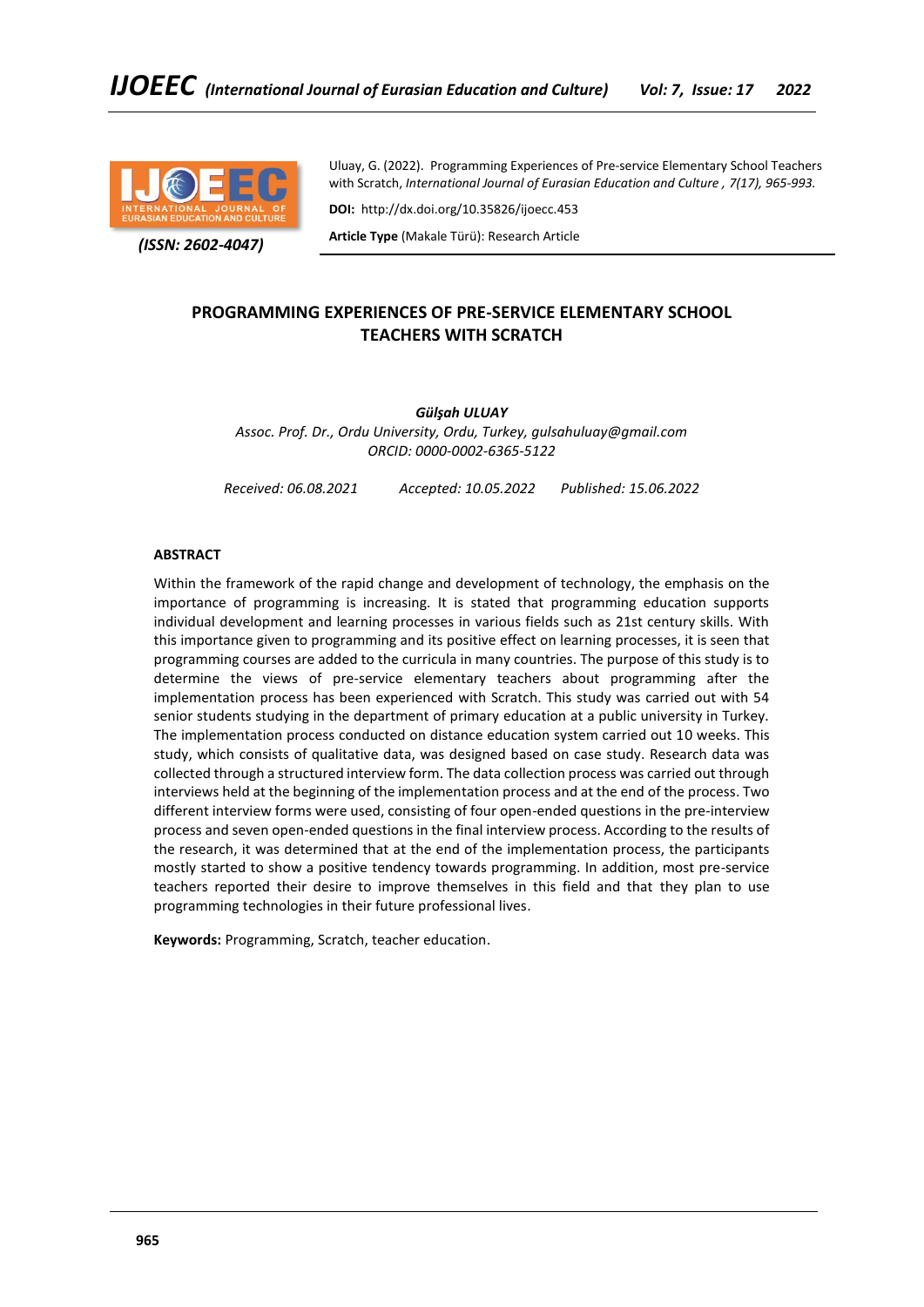#### **INTRODUCTION**

In recent years, it has been observed that many large companies such as Google and Microsoft have emphasized the importance of programming and teaching programming at the primary education level (Hainey, Baxter & Ford, 2020). As a matter of fact, programming is now considered a fundamental skill (Alturayeif, Alturaief & Alhathloul, 2020; Lindberg, Laine & Haaranen, 2019; Suzuki, Kato & Yatani, 2020). When the relevant literature is examined, it is seen that programming supports skills such as computational thinking (Resnick et al., 2009; Ruthmann, Heines, Greher, Laidler & Saulters, 2010), algorithmic skills (Chang, 2016), logical thinking (Bers, 2018; Fesakis & Serafeim, 2009), abstract thinking (Bers, 2018), problem solving (Bers, 2018; Chang, 2016; Fessakis, Gouli & Mavroudi, 2013; Fesakis & Serafeim, 2009), creative design process (Bers, 2018), social thinking (Fessakis, Gouli & Mavroudi, 2013) and creative thinking (Fesakis & Serafeim, 2009). Besides, it is stated that motivation develops with programming (Sáez-López, Román-González & Vázquez-Cano, 2016).

Programming environments offer alternatives such as text-based programming and block-based programming. In text-based programming environments, users use the syntax of the programming language (Göncü, Çetin & Şendurur, 2020). This syntax forces users who are at the beginning level of programming (Grover & Basu, 2017). Block-based programming, on the other hand, offers visual clues about how and where commands can be used in blocks in the form of puzzle pieces (Weintrop, 2019). Block-based programming environments are based on the principle that these blocks are dragged into the scripting area and combined to create a certain command (Weintrop & Wilensky, 2017). In this way, unlike text-based programming environments, syntax problems are eliminated, and users are allowed to focus on algorithms (Mladenović, Boljat & Žanko, 2018). Scratch, Alice, Snap!, App Inventor and Blockly are examples of block-based programming environments (Grover & Basu, 2017). Scratch has also gained a very popular place among these programming environments (Grover & Basu, 2017; Resnick et al., 2009). When the relevant literature is examined, it is seen that there are studies that examine the effects of the Scratch programming environment on various variables and report positive results. For example, in a study conducted by Hainey, Baxter and Ford (2020) in 16 different classes with 384 students aged 8-11, an implementation process in which the games-based construction learning (GBCL) approach and the Scratch programming environment are integrated was designed. Researchers have found that programming concepts can be taught effectively using Scratch at all primary education grade levels. In another study conducted by Sáez-López, Román-González and Vázquez-Cano (2016), Scratch integration was provided in the classroom environment with 107 students studying at five different schools at the 5th and 6th grade levels. The implementation process continued for two academic years. At the end of the implementation process carried out within the framework of project-based learning, the researchers emphasized the important effects of the programming environment on usefulness and motivation in line with the findings they obtained.

With the rapid development in the field of technology (Ashrafzadeh & Sayadian, 2015) and spread of technology (Dolenc & Aberšek, 2015) in many areas, changes have occurred in various aspects of life such as working, learning and communication (Noeth & Volkov, 2004). Resnick et al. (2009) stated that most of the young people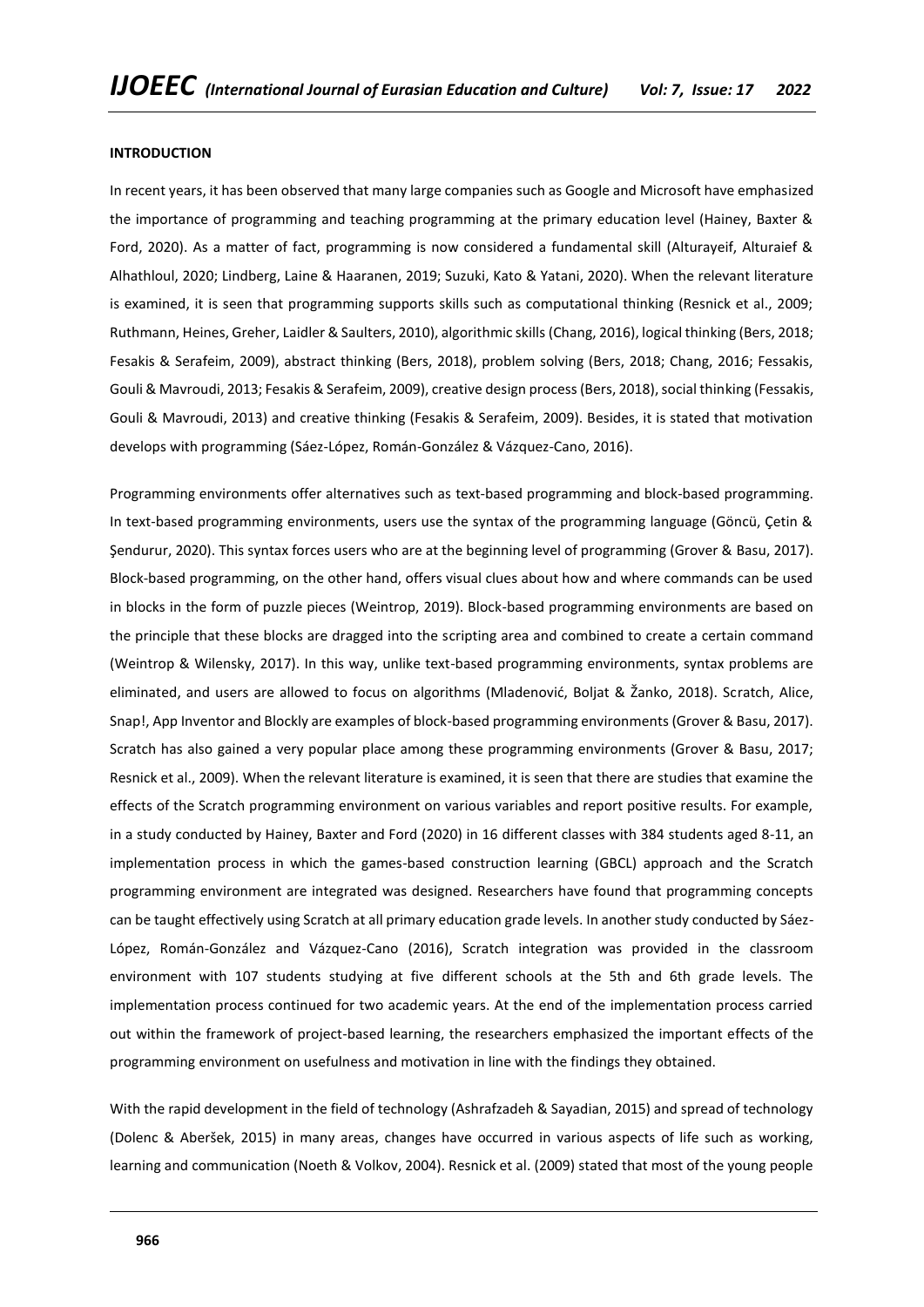are very easy to send messages, play online games and use the Web, but they explained that these situations are not an indication of familiarity with new technologies. As a matter of fact, researchers state that young people are constantly interacting with digital media, but very few of them can design their own games, animations, or simulations. In addition to this situation, it is stated that many students think that programming is difficult (Attard & Busuttil, 2020; Chang, 2016; Fesakis & Serafeim, 2009; Sheard, Simon, Hamilton & Lönnberg, 2009). In this context, it can be stated that it is important to start programming education at an early age to raise individuals who both use technology effectively and do not have negative prejudices towards such technologies. When the relevant literature is examined, it is seen that the importance of starting programming education especially from the elementary level is emphasized (Suzuki, Kato & Yatani, 2020). From this point of view, it is obvious that the pre-service elementary teachers who will give elementary level education in their future professional lives learn programming. At this point, in this study, a programming-oriented implementation process was designed for preservice elementary school teachers. In this context, the purpose of this study is to determine the views of preservice elementary teachers about programming after the implementation process, they have experienced with Scratch.

#### **METHOD**

In this study, case study design, which is one of the qualitative research types, was used. In the case study, examples of real situations experienced by individuals are presented (Cohen, Manion & Morrison, 2007). At this point, the concept of case is defined as the aim of the research (Stake, 1995). From this point of view, the case of this study can be expressed as determining the views of pre-service elementary school teachers about programming.

#### **Participants**

This study was carried out with 54 senior students studying in the department of elementary school teaching at a public university in Turkey. 44 of all participants were female and 10 of them were male. The average age of the participants was determined as 22.8, with range between the ages of 22 and 23. The criterion sampling method was used to determine the participants. According to this method, individuals, or groups to be included in the research are expected to meet the specified criteria (Omona, 2013). In this study, the criterion of the participants' successful completion of the information technologies course in the curriculum was considered. This course covers basic topics such as algorithms and flowcharts, computer systems, basics of operating systems, file management, word processing programs (Council of Higher Education, 2018). Besides, voluntary participation was taken as a basis and pre-service teachers who met the relevant criteria participated in the implementation process in line with their own wishes.

#### **Data Collection Process**

This study was carried out through two-hour sessions per week held within the scope of the 10-week implementation process. Due to the pandemic, the sessions where the distance education process was started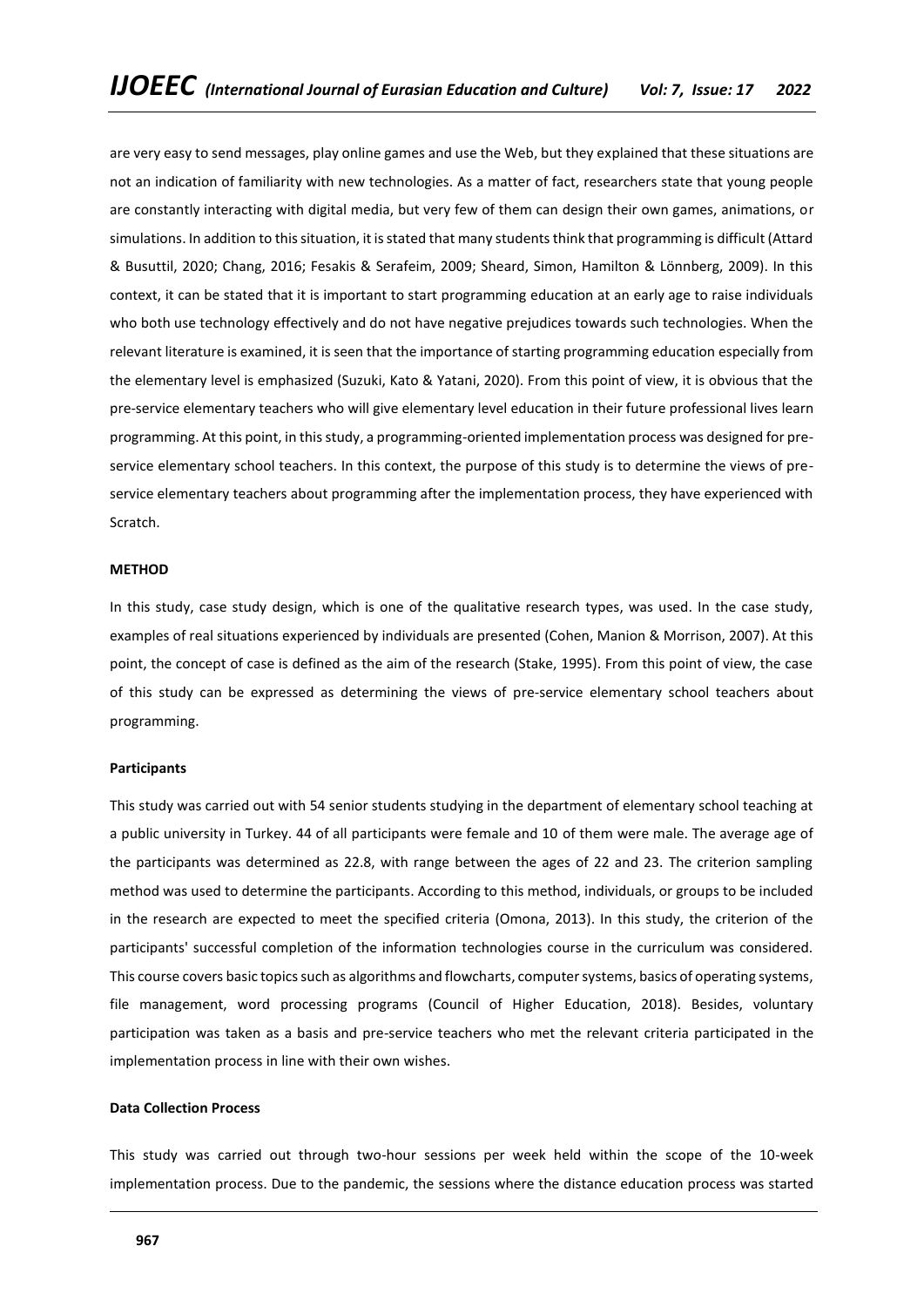in Turkey were conducted online. Participants attended each session simultaneously. In addition, each session was recorded, and the participants were able to access the recordings of the session whenever they wished.

Scratch was used in the implementation process. Scratch is a free programming environment developed by MIT Media Lab (MIT Media Lab, 2021). This environment based on block-based programming supports its users with a wide variety of language options, including Turkish (Başarmak & Hamutoğlu, 2019). Also, the programming environment offered by Scratch allows users to create a wide variety of interactive and rich media projects such as simulations, games, science projects, music videos (Maloney, Resnick, Rusk, Silverman & Eastmond, 2010). Programming can be done with combinations of ready code blocks in the Scratch environment (Yoshihara & Watanabe, 2016).



Figure 1. Examples of Algorithms with Scratch's Code Blocks

Explanations about the content followed during the implementation process are presented in the following table.

| <b>Table 1.</b> Content of Data Collection Process |                                                                     |  |  |
|----------------------------------------------------|---------------------------------------------------------------------|--|--|
| Week                                               | <b>Activity</b>                                                     |  |  |
|                                                    | Explanation of programming and algorithm concepts                   |  |  |
|                                                    | Introducing the home screen and tabs of Scratch                     |  |  |
| 1                                                  | Adding a sprite                                                     |  |  |
|                                                    | Adding and changing backdrops                                       |  |  |
|                                                    | Creating and saving a project                                       |  |  |
|                                                    | Introducing code blocks, costumes, and sounds                       |  |  |
| 2                                                  | Coordinate system                                                   |  |  |
|                                                    | Creating a dialog                                                   |  |  |
| 3                                                  | Variable operations                                                 |  |  |
|                                                    | Creating a counter                                                  |  |  |
| 4                                                  | Designing animations with Scratch                                   |  |  |
| 5                                                  | Designing animations with Scratch                                   |  |  |
| 6                                                  | Designing games with Scratch and scoring                            |  |  |
| 7                                                  | Designing games with Scratch and scoring                            |  |  |
| 8                                                  | Participants make their own designs by taking the necessary support |  |  |
| 9                                                  | Participants make their own designs by taking the necessary support |  |  |
| 10                                                 | Participants present their designs                                  |  |  |
|                                                    | General evaluation                                                  |  |  |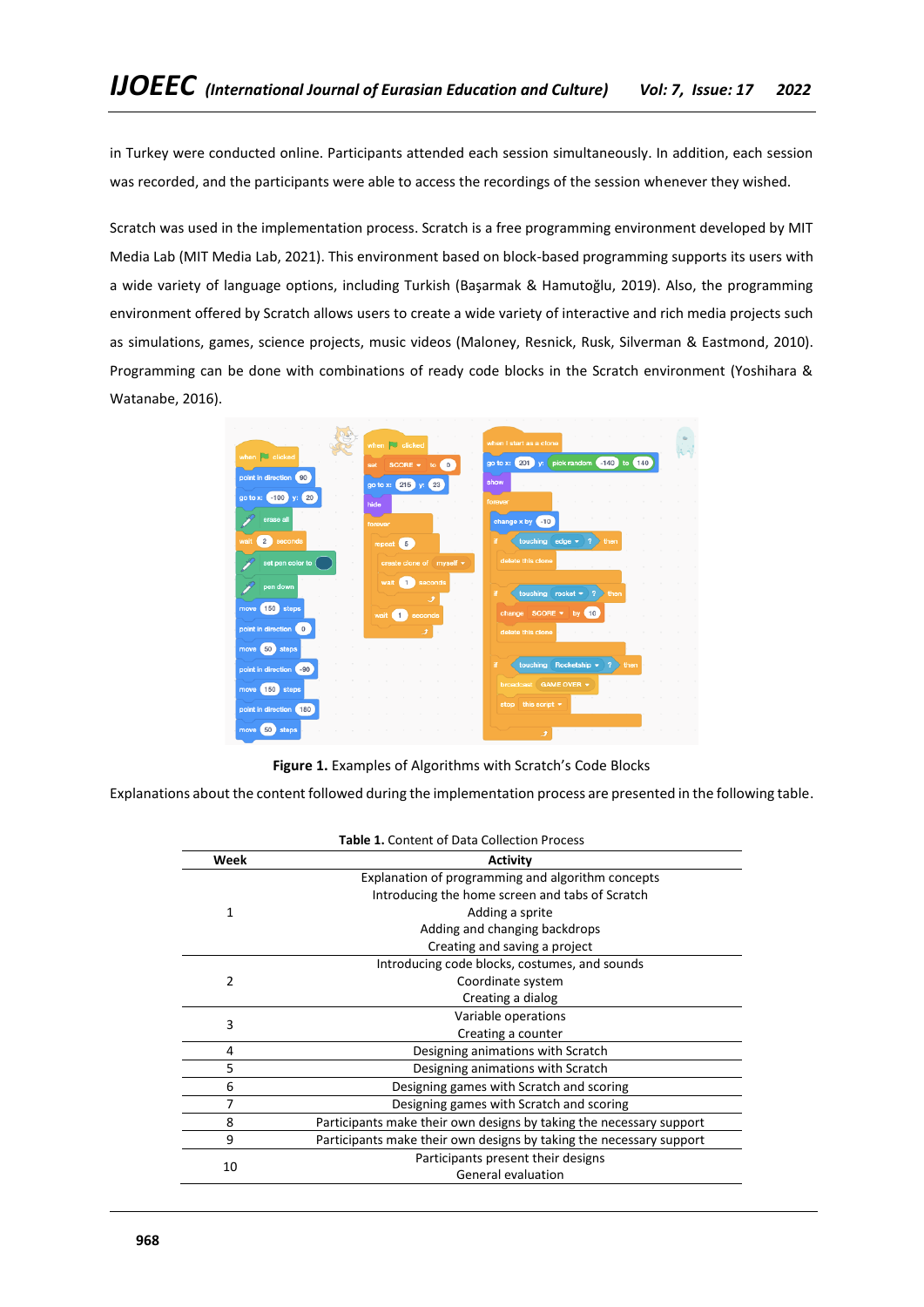

**Figure 2.** An example of Algorithms of a Participant

Republic of Turkey Ministry of National Education carries out the design and updating of the curricula applied from the pre-school period to the higher education period in Turkey. The participants examined the science objectives within the framework of the specified elementary school curriculum and designed their own projects within the framework of these objectives. Selected science subject matters can be specified as follows: (1) Sense organs, (2) Living things and environment, (3) Adequate and balanced nutrition, (4) Environment and environmental control, (5) Recycling. Science subjects termed as sense organs, living things and environment, and environment and environmental control are included in the 3rd grade science curriculum. The other two subjects entitled as adequate and balanced nutrition, and recycling are emphasized in the outcomes of the 4th grade curriculum.



**Figure 3.** An Example of Participant Project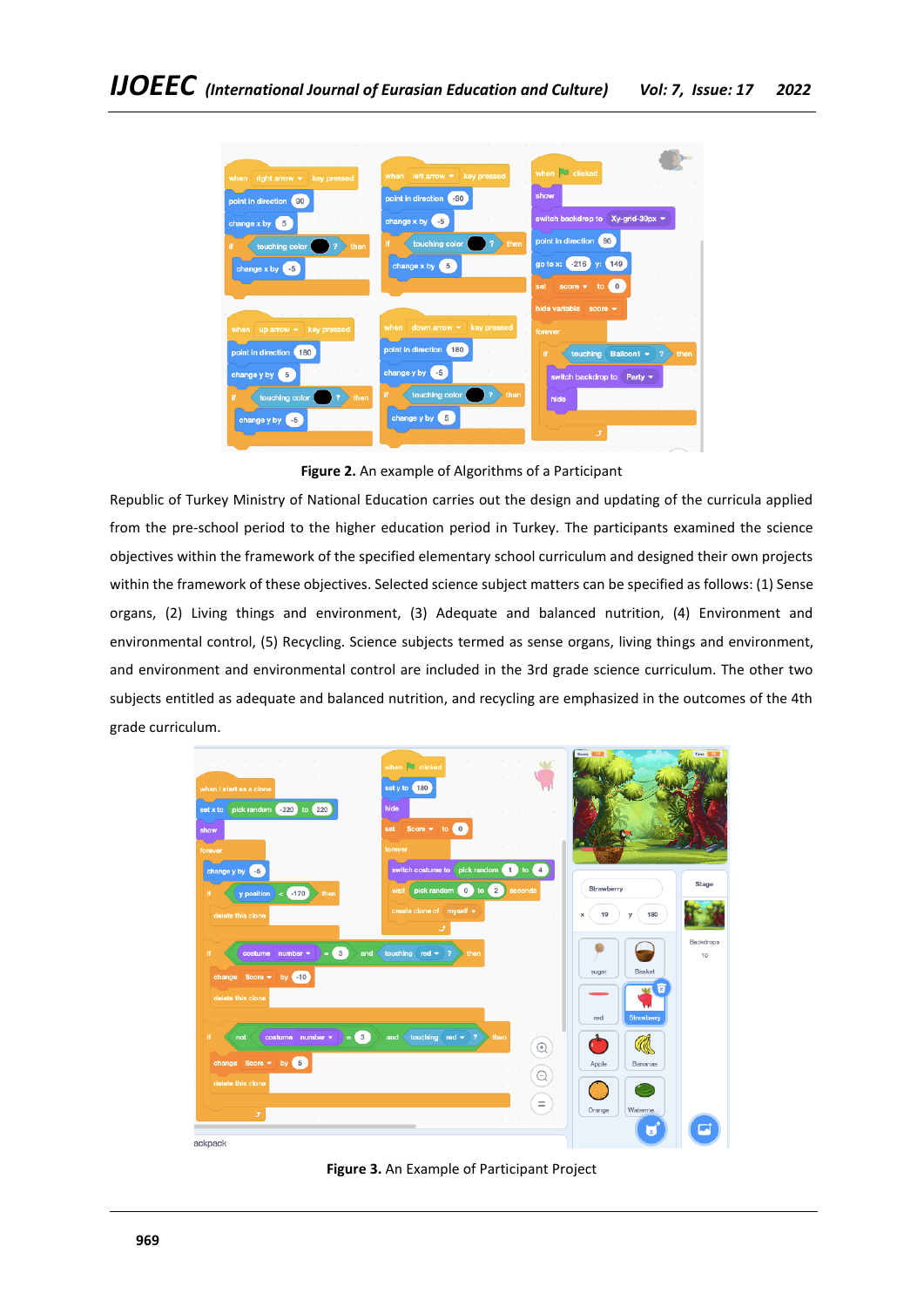| when $\Box$ clicked<br>go to x: $\begin{pmatrix} 0 \\ y \end{pmatrix}$ y: $\begin{pmatrix} 0 \\ 0 \end{pmatrix}$<br>when <b>D</b> clicked<br>forever<br>set Time $\star$ to $\begin{pmatrix} 0 \\ 0 \end{pmatrix}$<br>key up arrow = pressed? then<br>H.<br>forever<br>point in direction 0<br>wait 1 seconds<br>move 4 steps<br>change $Time \rightarrow by$<br>else                   | when clicked<br>S.<br>forever<br>touching edge $\star$ ? then<br>Ħ.<br>go to x: $(0)$ y:<br>$\sqrt{2}$<br>set Length = to 0                       | Time                                                 |                                  |
|-----------------------------------------------------------------------------------------------------------------------------------------------------------------------------------------------------------------------------------------------------------------------------------------------------------------------------------------------------------------------------------------|---------------------------------------------------------------------------------------------------------------------------------------------------|------------------------------------------------------|----------------------------------|
| $Time = 100$<br>if.<br>then<br>key down arrow = pressed?<br>H.<br>then<br>Congratulations, you fed the caterpillar! for 4 seconds<br><b>Bay</b><br>point in direction (180<br>stop all =<br>move (4) steps<br>else<br>else<br>Time $= 50$ then<br>H.<br>key right arrow v pressed? then<br>Ħ<br>say<br>point in direction (90)<br>say The last 50 seconds for 2 seconds<br>move 4 steps | و<br>Keep picking the green leaves, you're doing well for 4 seconds                                                                               | snake<br>216<br>0<br>x<br>CG.<br>snake<br>green leaf | Stage<br>Backdrops<br>$^{\rm 3}$ |
| else<br>key left arrow = pressed? then<br>Ħ<br>و<br>point in direction (-90<br>move 4 steps<br>move 4 steps<br>create clone of myself *<br>J.                                                                                                                                                                                                                                           | when $f - k$ key pressed<br>stop all +<br>when I start as a clone<br>wait Length seconds<br>$^{(+)}$<br>delete this clone<br>$\Theta$<br>$\equiv$ |                                                      |                                  |

**Figure 4.** An Example of Participant Project

# **Data Collection Tools**

Two semi-structured interview forms were used as data collection tools of this qualitative research. At the beginning of the implementation process, the pre-interview process was carried out to determine the existing views of the participants about programming. After the implementation content was completed, the postinterview process was conducted.

| <b>Table 2. Interview Questions</b>         |                  |                                                                                                                                                                                                                                                                                                                                                                                                                       |                   |
|---------------------------------------------|------------------|-----------------------------------------------------------------------------------------------------------------------------------------------------------------------------------------------------------------------------------------------------------------------------------------------------------------------------------------------------------------------------------------------------------------------|-------------------|
| <b>Process</b>                              | <b>Phase</b>     | <b>Directions</b>                                                                                                                                                                                                                                                                                                                                                                                                     | Time              |
| <b>Beginning</b>                            | Explanation      | Provide information about the purpose of the interview<br>Providing information about interview recordings and<br>confidentiality of the study<br>Requesting recording permission                                                                                                                                                                                                                                     | $5-6$ min.        |
| Pre-interview<br>(Before<br>implementation) | <b>Questions</b> | 1. What is programming? What is your first thought when<br>programming is mentioned?<br>2. Have you used any programming software/platform before?<br>If you have used, please provide information about your<br>experience.<br>3. Can you give an example of any programming<br>software/platform you've only heard before?<br>4. Explain your thoughts about the role and effects of<br>programming in present day. | $15 - 20$<br>min. |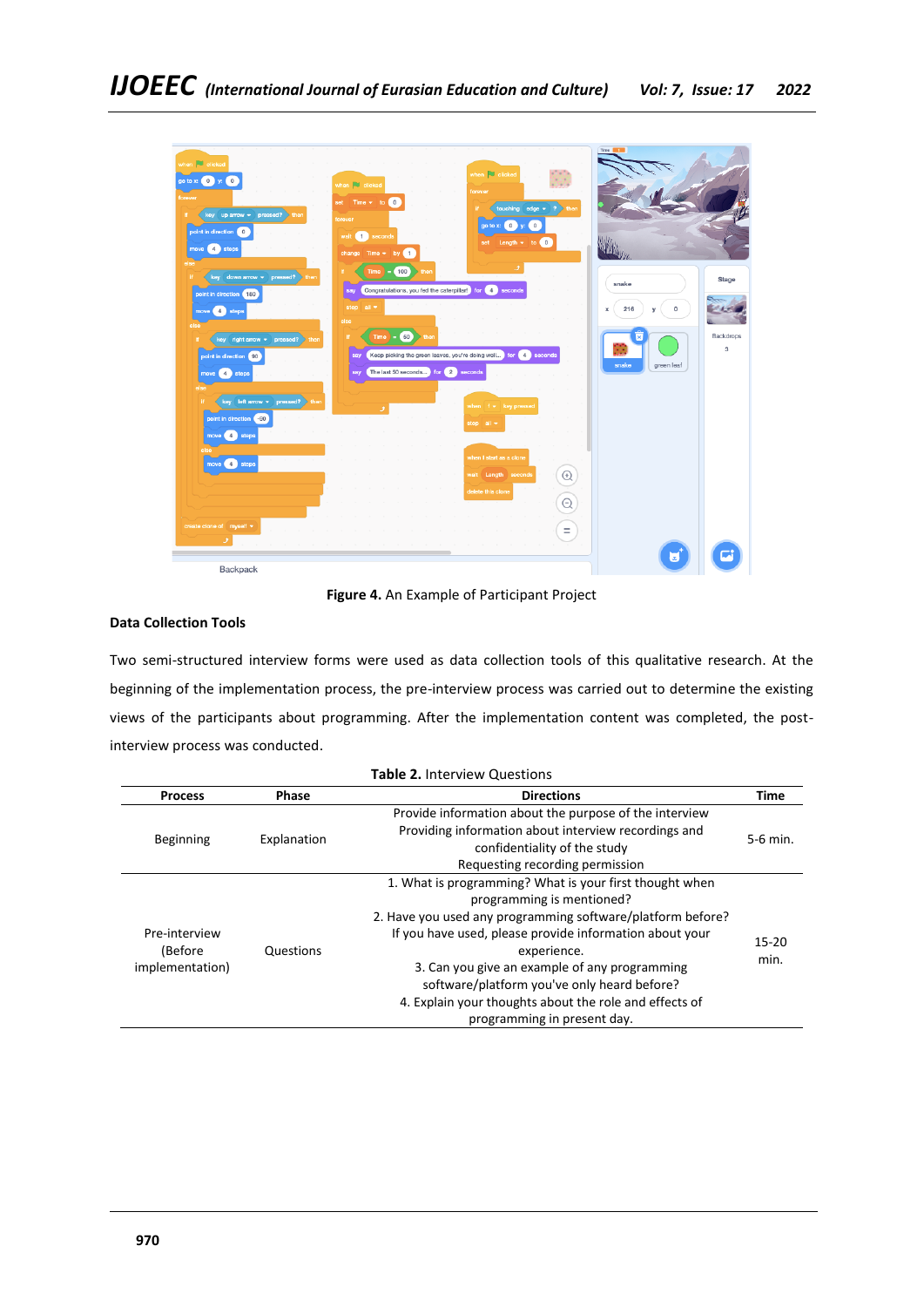| Post-interview<br>(After<br>implementation) | Questions | 1. Please evaluate use of Scratch in terms of ease/difficulty.<br>2. Can you explain the points you have difficulty in learning<br>how to use Scratch?<br>3. What is your favorite feature of Scratch?<br>4. What is your least favorite feature of Scratch?<br>5. Can you explain why you like programming or not?<br>6. Can you explain your views on the integration of | 45-50<br>min. |
|---------------------------------------------|-----------|----------------------------------------------------------------------------------------------------------------------------------------------------------------------------------------------------------------------------------------------------------------------------------------------------------------------------------------------------------------------------|---------------|
|                                             |           | programming practices into education?                                                                                                                                                                                                                                                                                                                                      |               |
|                                             |           | 7. Would you like to improve yourself in the field of<br>programming? Why?                                                                                                                                                                                                                                                                                                 |               |

#### **Data Analysis**

The qualitative data obtained from this study was analyzed based on flow model explained by Miles and Huberman (1984). Researchers stated that the qualitative analysis process carried out within the framework of this model consists of three activities as data reduction, data display and conclusion-drawing/verification carried out simultaneously (Miles & Huberman, 1984). Besides, to protect participant confidentiality in the presentation of the findings, pre-service teachers were named with the abbreviations determined as Pn (P1, P2, …, P54).

Strategies that can be used for dependability in qualitative research are identified as member checks, peer debriefing, triangulation, prolonged engagement in the field, persistent observations in the field, reflexive journals, and independent audits (Cohen, Manion & Morrison, 2007). In this study, peer debriefing was used in the processes of preparation of interview questions, data analysis and reporting. Researchers should regularly step away from their own perspectives and interact with other professionals who are willing to participate in the process for inquiry (Guba, 1981). This strategy which is termed as peer debriefing is the disclosure of the views of an unrelated expert to test the honesty and working hypotheses and determine the next steps in the research process (Cohen, Manion & Morrison, 2007).

# **FINDINGS**

In this section, the findings regarding the data obtained in pre-interview and post-interview processes are presented respectively.

#### **Pre-Interview Process**

With the pre-interview process conducted before the implementation process, it was aimed to determine the participants' existing views about programming. In this context, the results of the content analysis regarding the data collected within the scope of four open-ended questions are presented in this section respectively.

Question 1. What is programming? What is your first thought when programming is mentioned?

When the explanations of the participants regarding the concept of programming were examined, five categories called individual perception, emotional impact, type, technique, and equipment were obtained.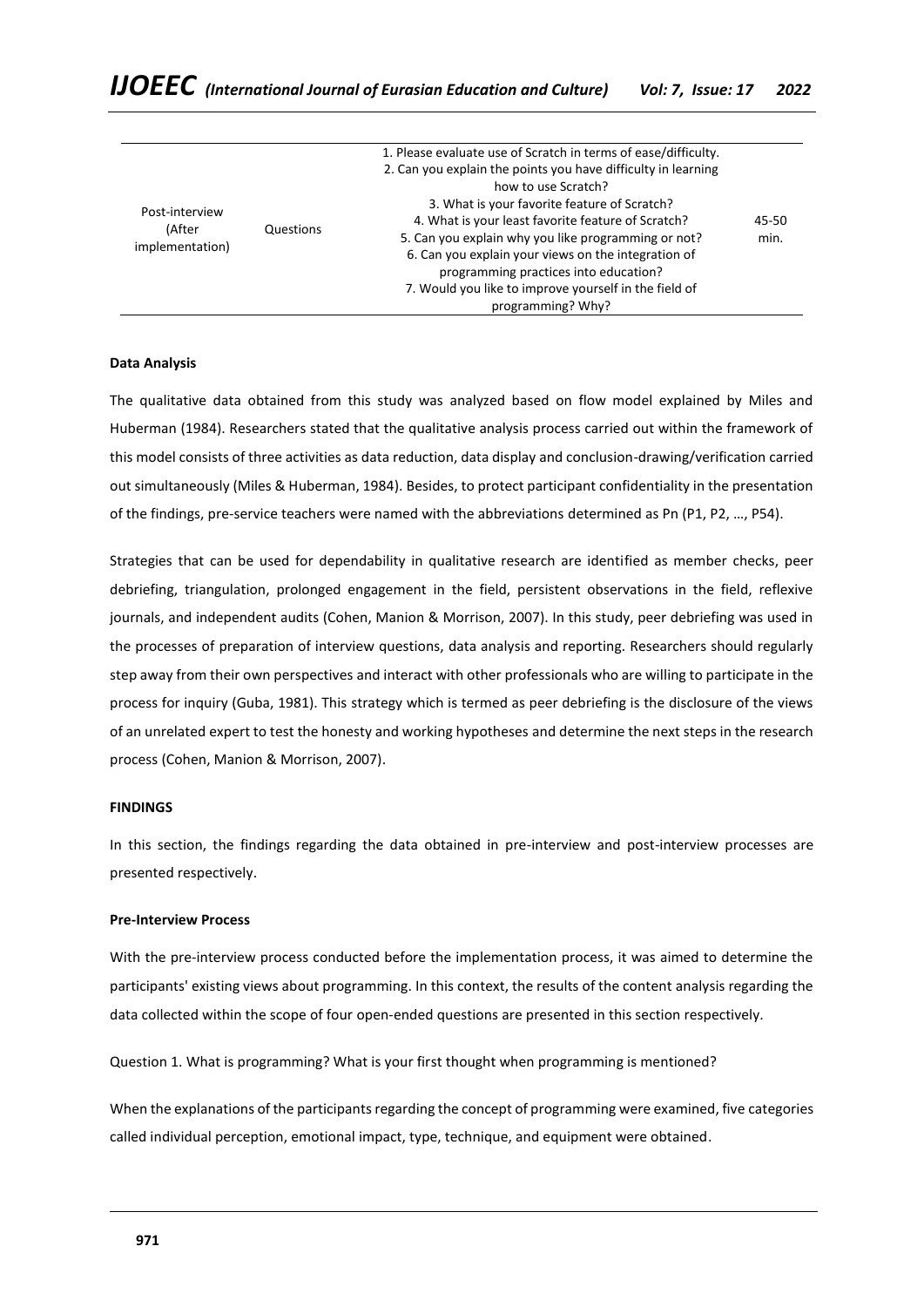| <b>rable 3.</b> Farticipants views on Flogramming |                            |                |  |
|---------------------------------------------------|----------------------------|----------------|--|
| <b>Categories</b>                                 | Codes                      | n              |  |
|                                                   | The need of the age        | 28             |  |
|                                                   | Important                  | 25             |  |
|                                                   | Popular                    | 25             |  |
| Individual perception                             | Complex                    | 27             |  |
|                                                   | <b>Difficult</b>           | 26             |  |
|                                                   | Requiring intelligence     | 5              |  |
|                                                   | Scary                      | 29             |  |
| <b>Emotional impact</b>                           | Interesting                | 17             |  |
|                                                   | Disturbing                 | 15             |  |
|                                                   | Exciting                   | $\overline{2}$ |  |
|                                                   | Computer programs          | 13             |  |
|                                                   | Games                      | 8              |  |
| Type                                              | Website                    | 5              |  |
|                                                   | Mobile apps                | 3              |  |
|                                                   | Issuing commands           | 15             |  |
|                                                   | Various symbols            | 14             |  |
| Technique                                         | Digital language           | 4              |  |
|                                                   | Writing a computer program | 3              |  |
|                                                   | Computer                   | 16             |  |
| Equipment                                         | Electronic devices         | 14             |  |
|                                                   | Computer processor         | 3              |  |
|                                                   |                            |                |  |

**Table 3.** Participants' Views on Programming

The category termed as individual perception includes 6 codes which are called the need of the age, important, complex, difficult, popular, and requiring intelligence. Within the framework of this category, it is seen that the most emphasized view by the participants is the description of programming practices as the needs of the age. Similarly, 11 participants stated that today's world is living in the technology age and that programming is the future, and these implementations have a very important place. The emotional impact category consists of 4 codes termed as scary, interesting, disturbing, and exciting. It is seen that the most emphasized common view under this category is the feeling of fear created by programming. At this point, 9 participants explained their fear of programming within the framework of the thought of not having sufficient computer knowledge and skills. In addition, 10 participants stated that the thought of performing programming made them uneasy. While explaining the reasons for this situation, the participants expressed their views about the complex structure of programming processes and the necessity of advanced computer knowledge. 5 of the 17 participants who determined that they found programming interesting, underlined that they did not have any negative prejudices against these technologies. In the category termed as type, there are 4 codes named computer programs, games, websites, and mobile apps. The views within this category focus on the products that emerge because of programming practices. Within the scope of this category, the most emphasized views are that programming in general terms associate computer programs and more specifically computer games. The technique category created within the framework of the views focused on the operations performed in programming implementations includes 4 codes called issuing commands, various symbols, digital language and writing a computer program. Participants expressed their views about any action that is wanted to take place within the scope of the code called issuing commands and transforming it into commands. However, 14 participants reported that when they heard the programming word, they first thought of the screens containing letters, numbers or symbols that seem meaningless to them. In addition, 4 participants explained this concept as a digital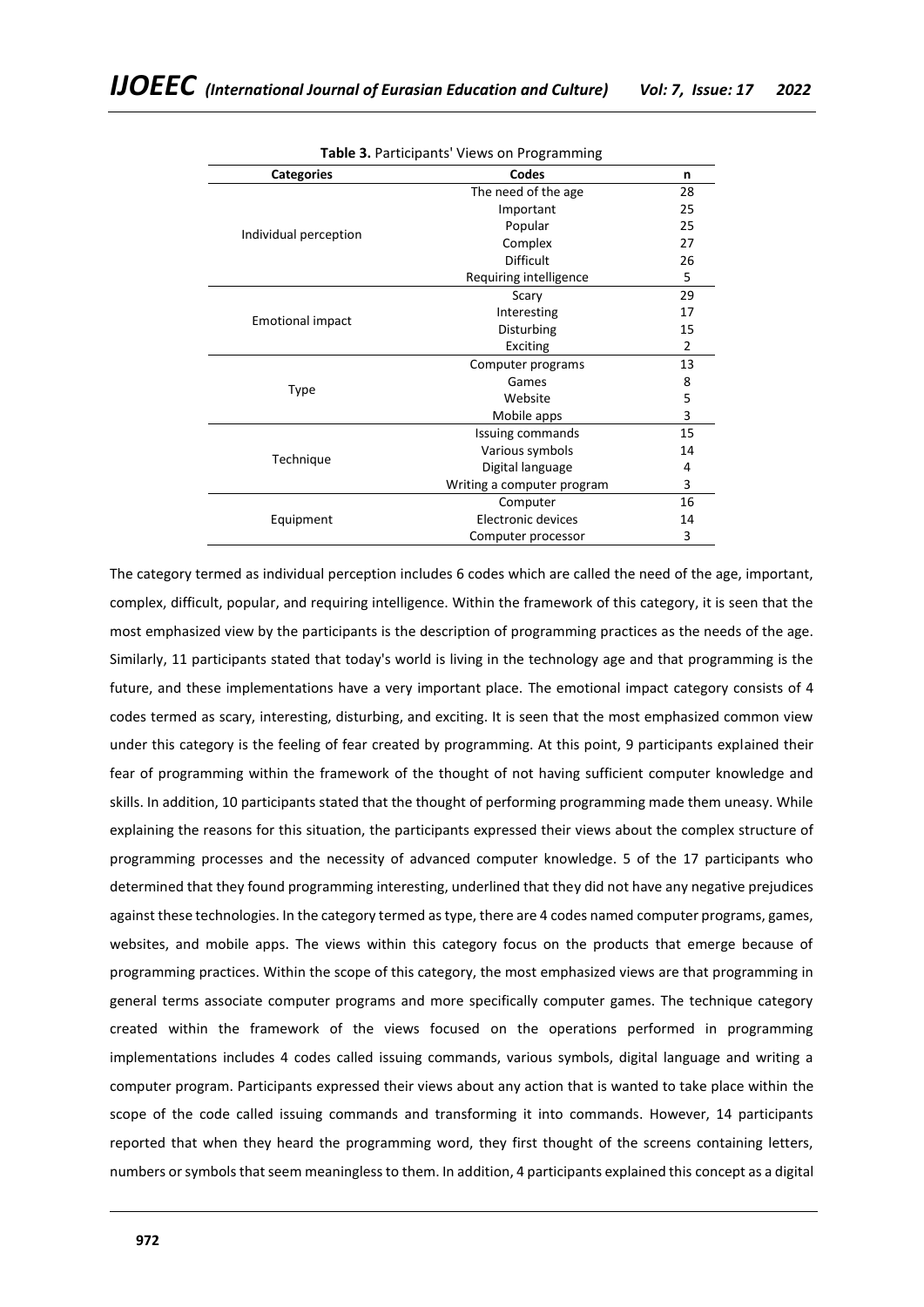language by comparing programming to learning a new language. The responses of the participants who expressed their opinions within the framework of various technological environmental components, formed the category called equipment. This category includes 3 codes: computer, electronic devices and computer processor. The code named as computer represents the most emphasized view (n = 16) in this category. However, 14 participants reported that many electronic devices, other than computers, were products of programming implementations. Examples of participants' responses are presented below.

P1: "The name of programming has always reminded me of fear and confusion, but the work done through programming has always attracted my attention. The fact that it takes place in many systems tells how important programming is. I think that programming is the future in a sense. I can say that I am interested, except that it sounds complicated. To be honest, I am not good at computer. I can say that this situation scares me. I hope it's not as complicated as I thought, and I'm more interested."

P10: "Unfortunately, the first definition that comes to mind when programming is mentioned is the image formed by small meaningless text, numbers and symbols on the computer screen. Actually, I don't think I know much about technology. I'm not even a very active user of social media accounts. My computer skills are not that good either… It seems like a very complex, difficult subject to me. However, I will try to be as enthusiastic about learning as I can. I also think that programming should be used in education. We are in the age of technology, and I am starting from myself, if I had the chance to attend such classes in my primary school life, I would like computers, technological tools, etc.… My approach would be much more active and high quality. The world now revolves around computers. As much as I dislike it, I must participate in this transformation. Also, I personally do not want my students to be prejudiced."

P11: "When I think about programming, the first thing that comes to my mind is computer games. "What is programming?" If I think about the question in more detail: I can say that all devices are programmed for a purpose and the expected activities are provided by writing codes. I heard that programming is like learning a new language. That's why I don't have a negative opinion, on the contrary, I am excited…"

P16: "For me, programming is the name of the commands given to electronic devices and these devices that enable them to work in a certain order, from the computer we use to the telephone. When it comes to programming, I think of sentences full of letters and numbers that I can't understand now. I have prejudices against programming. I think only experts in this field can do it, and I think it's a really difficult thing."

Question 2. Have you used any programming software/platform before? If you have used, please provide information about your experience.

When the answers to this question were examined, it was seen that only 4 of the pre-service teachers participating in this study had previous experiences with programming practices. While 3 participants (P8, P9 and P15) stated that they used Scratch, 1 participant (P13) identified that he had experienced Algo Digital and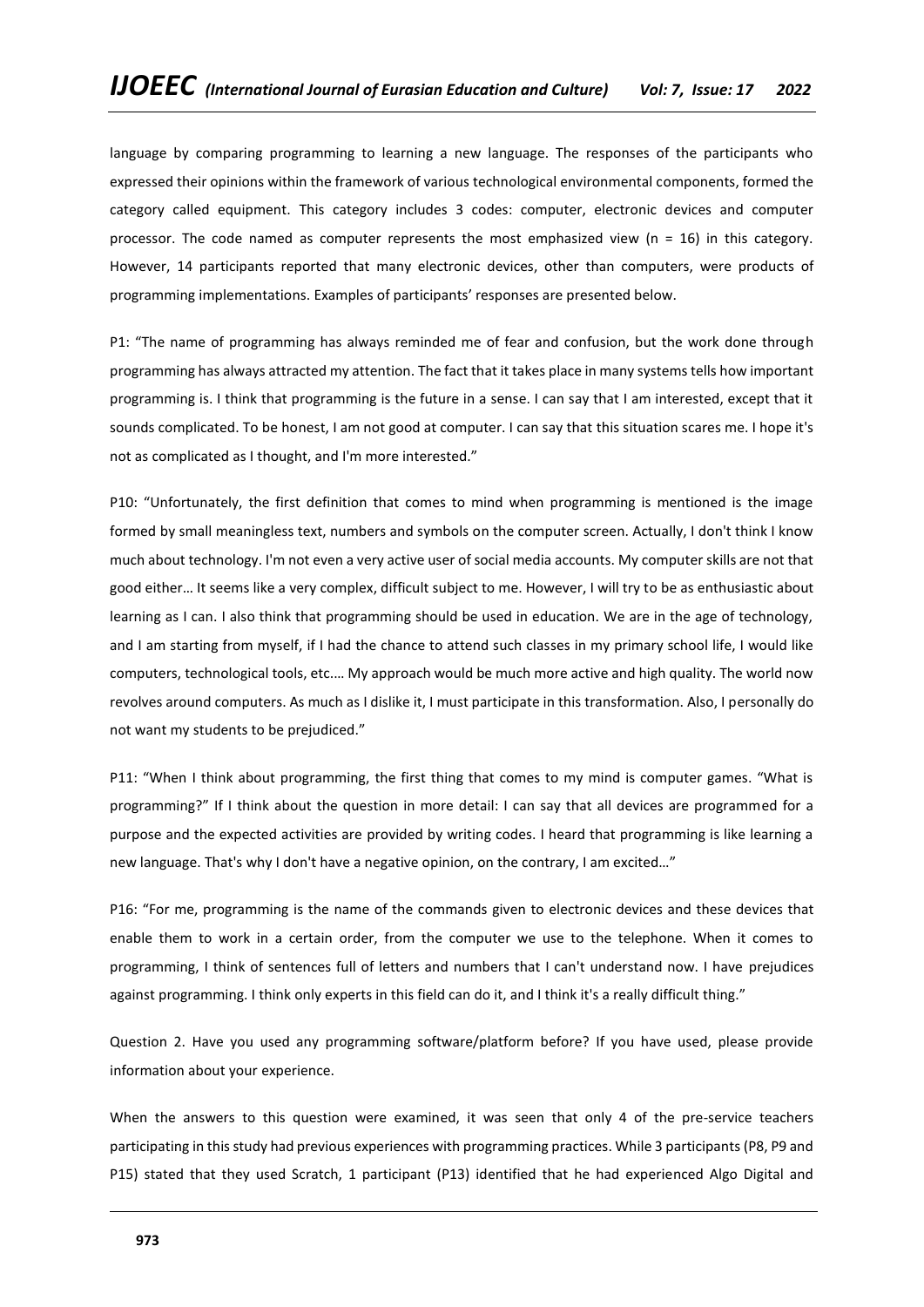Code.org environments. However, 1 participant (P15) determined that he made implementations with Microsoft Visual Studio. 50 participants stated that they did not use any programming environment or program. Examples of experienced participants' responses are presented below:

P8: "I used Scratch in high school. There is an orange cat in its logo. Animations and games can be designed using the cat in this program… This easy-to-use program is suitable for beginners."

P9: "I used the Scratch program. In a way, this program is a graphical programming language… Everything consisted of codes. For each movement, a programming must be made. For example, for a person who wants to drink tea, which hand will be used first, the hand used will move in the coordinate plane, if there is any condition after holding the glass, it will be coded again for this, etc. We have to code the finest details of every action taken…"

P13: "I used Algo Digital. It was a program carried out by the voluntary education foundation I went to. Children were allowed to progress by writing the codes themselves that enabled them to reach the goal. It was a very important program in terms of development. We also worked with the Code.org environment as one-on-one with the children in the caravan of this voluntary education program. It was an efficient program that provided the development of children's hands and minds. It was happening gradually."

P15: "We had programming lessons in high school. In this process, we designed a simple game, piano, shopping site, etc. We studied with several programs such as Microsoft Visual Studio. I don't remember those programs very clearly… I also used the Scratch program last year at the university. I made a simple catch game. I used Tom and Jerry as characters. Jerry was the main character. Tom was coming straight from left to right, trying to catch Jerry. Jerry, on the other hand, was running away from Tom by jumping when I pressed the spacebar. The only problem was that Tom kept coming at the same timing frequency. I couldn't set it…"

When the answers are examined, it is seen that P15 provided the most detailed information about programming practice he had experienced. However, other participants were asked about their implementation content as a complementary question. At this point, the participants stated that they could not remember the use of the programs and the practices they performed very clearly. In addition to this explanation, P9 reported that he thought that he might have confused about his work.

Question 3. Can you give an example of any programming software/platform you've only heard before?

When the answers given to this question which was asked to determine whether the participants were aware of any programming language example were examined, it was seen that a wide variety of examples were presented. These examples are presented in the following table.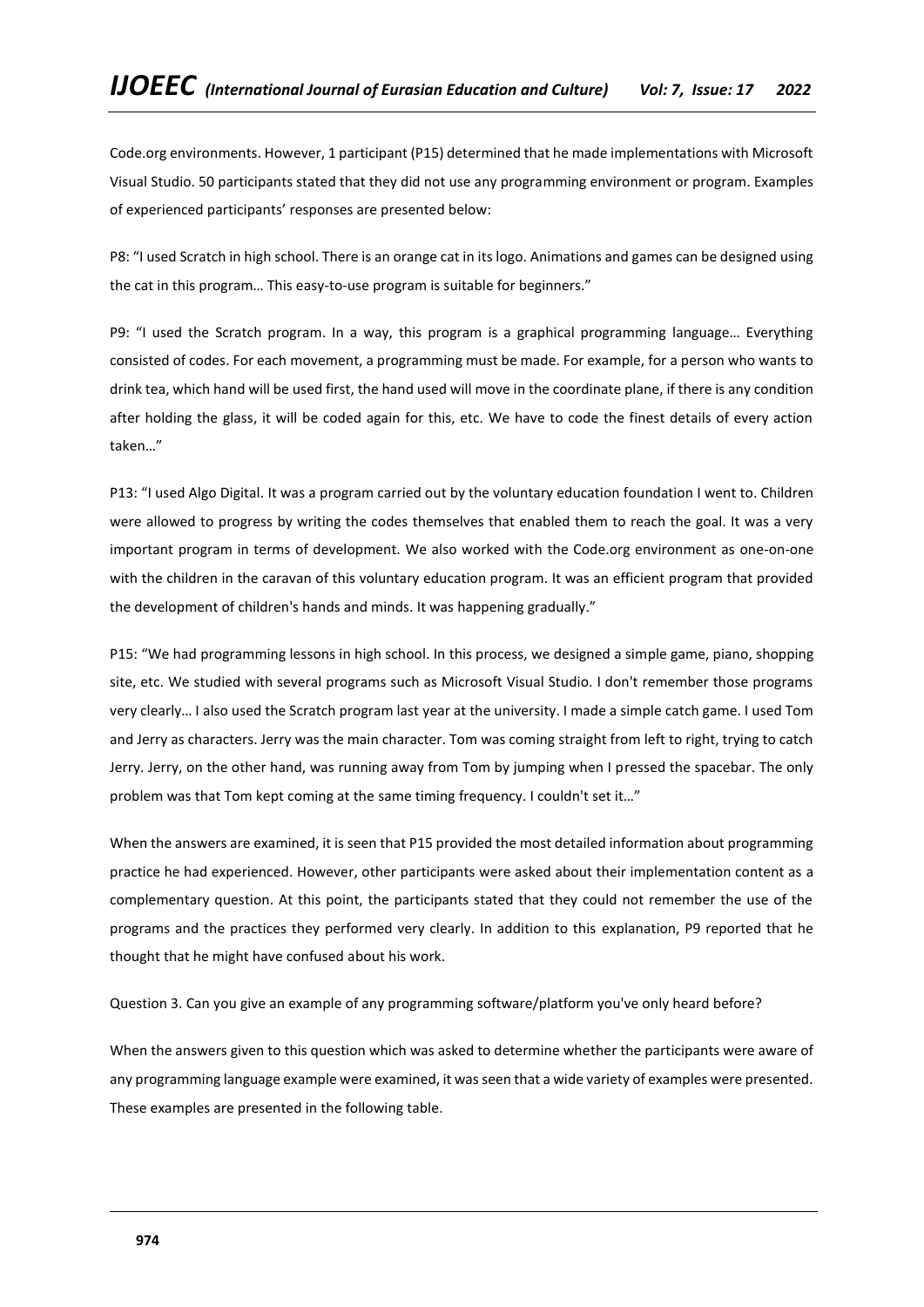| <b>Example</b>       | Participant                      |
|----------------------|----------------------------------|
| Aldo Dijital         | P35                              |
| <b>Blockly Games</b> | P7                               |
| Bitdegree*           | P13                              |
| C                    | P27                              |
| $C+***$              | P <sub>27</sub>                  |
| $C++$                | P <sub>18</sub>                  |
| Code.org             | P3, P7, P9, P28                  |
| Codecademy*          | P2, P3, P7, P13                  |
| Code Hour**          | P28                              |
| Compute It!          | P4                               |
| Coursera*            | P13, P36                         |
| Delphi               | P18                              |
| edX*                 | P31, P36                         |
| Hopscotch            | P <sub>9</sub>                   |
| <b>HTML</b>          | P11, P14                         |
| Java                 | P8, P11, P14, P15, P16, P27, P33 |
| Java Script          | P18, P27                         |
| Khan Academy*        | P17, P26, P35, P36               |
| Lightbot             | P <sub>4</sub>                   |
| MineCraft            | P <sub>20</sub>                  |
| Phyton               | P <sub>15</sub>                  |
| Scratch              | P3, P7, P26                      |
| Treehouse*           | P31                              |
| Tynker               | P <sub>4</sub>                   |
| Udemy*               | P31                              |
| <b>Visual Basic</b>  | P18                              |
|                      |                                  |

**Table 4.** Examples for Programming Environments of Participants

\* Examples not covered by the programming language

\*\* Incorrect name

While stating the examples presented in the table, the participants identified that they only heard these names,

did not use these programming languages or were not sure about these examples.

Question 4. Explain your thoughts about the role and effects of programming in present day.

When the answers given to this question were examined, the views of the pre-service teachers about programming formed two categories called negative perception and positive perception.

| <b>Categories</b>   | Codes                                 | n  |
|---------------------|---------------------------------------|----|
|                     | Extinction of traditional professions | 26 |
|                     | Unemployment                          | 21 |
| Negative perception | Excessive computer use                | 12 |
|                     | Weapon production                     | 8  |
|                     | Harming eye health                    | 4  |
|                     | Getting a profession / Finding a job  | 19 |
|                     | Development of the country            | 10 |
| Positive perception | Making life easier                    | 10 |
|                     | Saving on time                        | 6  |
|                     | <b>Professional success</b>           | 3  |

**Table 5.** Participants' Views on Role of Programming

The negative perception category focuses on the negative effects that pre-service teachers think that technological advances in the field of programming will create on human life. At this point, it has been seen that there are participants who stated that robots have started to replace humans due to the developments in the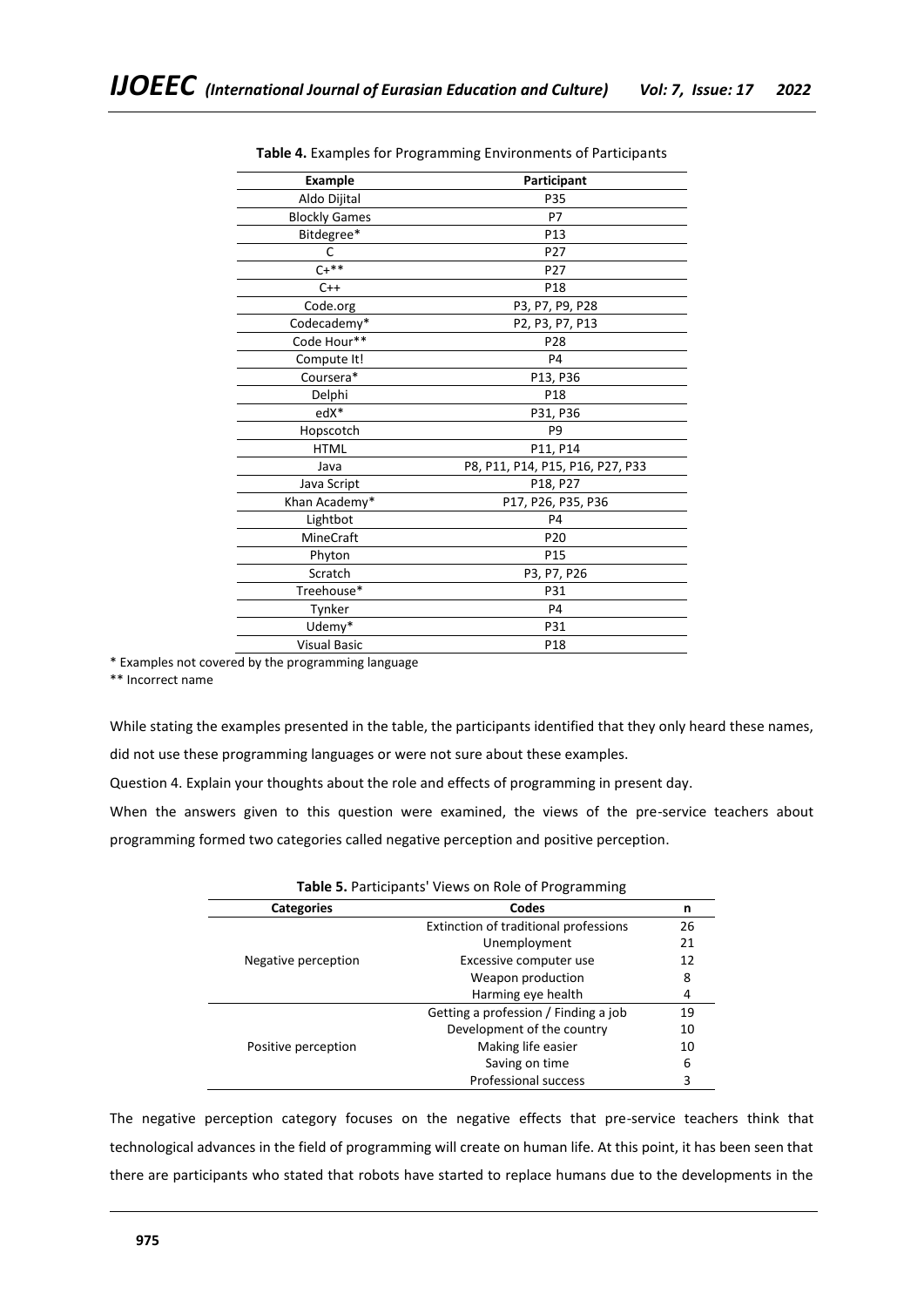field of programming and robotic implementations, and accordingly, there are robots in many sectors. For example, it is thought that robots are working in the production and packaging areas of many factories and this situation will become more common day by day, leading to problems such as unemployment and extinction of traditional professions. However, some participants were uneasy about the reflection of the developments in the field of programming on the defense industry and the production of weapons. In addition, it has been determined that the new generation has a strong interest in technology and that these implementations will cause disproportionate computer use or that the eye health will be negatively affected by the hours spent in front of the computer. The positive perception category, on the other hand, was shaped by the participants who thought that the developments in the field of programming would have much more positive effects on human life in the future. At this point, contrary to the unemployment perspective in the negative perception category, some participants stated that they believed that a wide variety of occupations would emerge in the fields of programming and robotics in the future and that employment in these fields would be quite high. In addition, it was stated that national development would be achieved by adopting the profile of a producing society with these practices. Similarly, it has been observed that there are participants who stated that the technological products that will arise with the developments in these areas will make daily life easier or that people will save time by not having to do many things. It has also been determined that there is a belief that individuals who improve themselves in the field of programming will be more successful in their profession even if they do not work in this field. Examples of participants' responses are presented below.

P14: "… I think it has bad effects as well as benefits. I think it will lead to the end of traditional professions. For example, if there is no such thing as a cashier soon, I will not find it odd, or if I think for my own profession, a simple system can be set up and most teachers can be left without work. Of course, in addition to these, new professions related to technology will emerge, but this will not save unemployment. A software developer can build a system that does the work of hundreds of employees, and robots will start doing the work that humans would do. When I think about it, it starts to sound ridiculous to me, robots will work instead of humans and even robots will start doing everything for us. This situation makes me guess that machines will live life instead of us, and we will live in a dystopia. Although this thought is distant for most people right now, it seems like we are going to surrender our lives, our lives, when we say let's integrate technology into our lives…"

P19: "… programming now provides important job opportunities to people today. No matter what profession we choose in the future, we will be expected to master and develop the technologies we use. Programming will have an important place in this field. When we look at it from another perspective, when we write the jobs of the future on Google, programming and software come first…"

# **Post-Interview Process**

Purpose of the post-interview process was to investigate participants' views about programming after implementation process. In this context, the results of the content analysis regarding the data collected within the scope of seven open-ended questions are presented in this section respectively.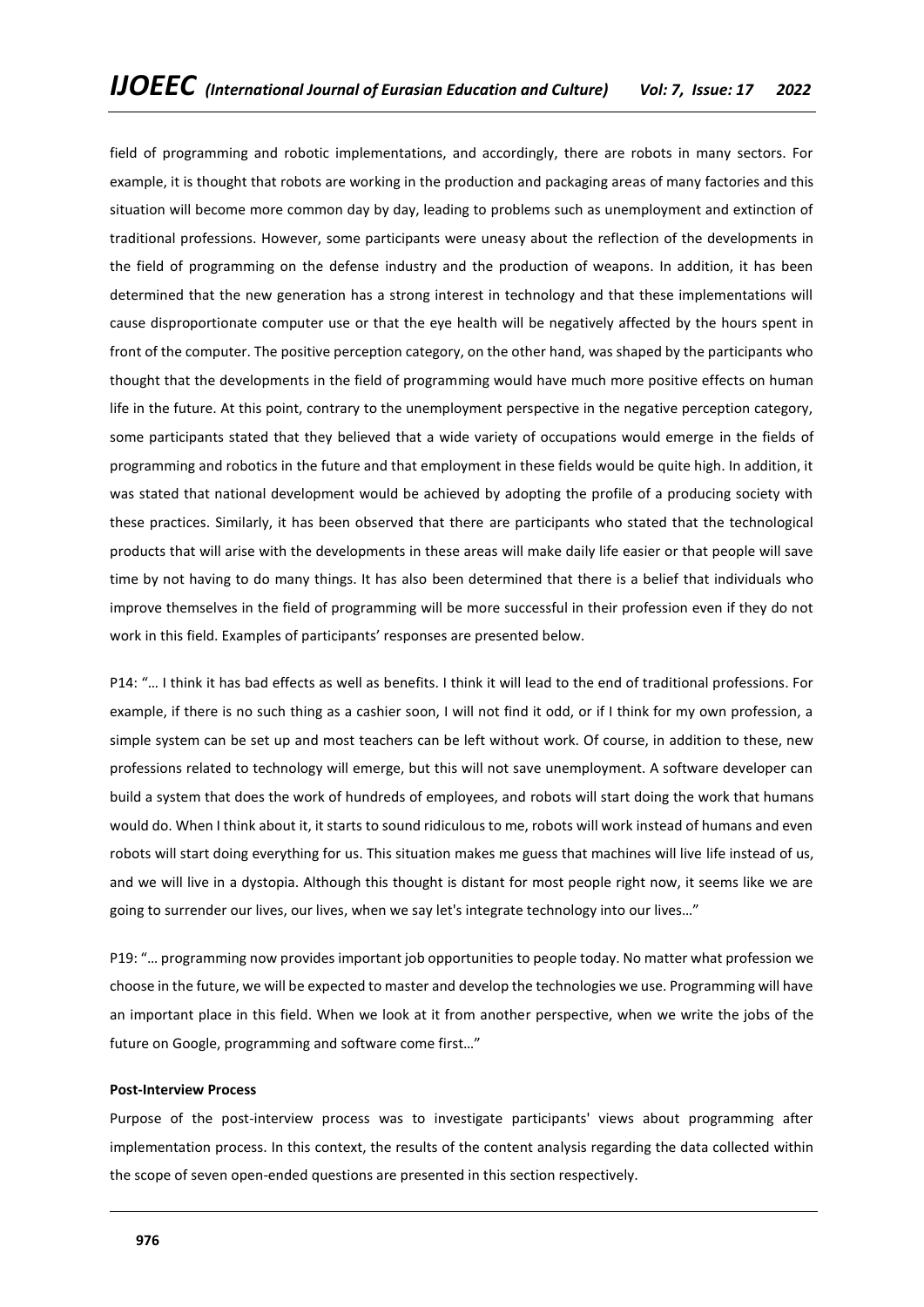Question 1. Please evaluate use of Scratch in terms of ease/difficulty.

When the participants' evaluations of the difficulty of the Scratch programming language they experienced were examined, 4 codes were obtained, which were named as first difficult then easy, easy, difficult, and depending on the design type.

| Codes                      |    |
|----------------------------|----|
| First difficult then easy  | つつ |
| Easy                       | 18 |
| <b>Difficult</b>           | 10 |
| Depends on the design type |    |

**Table 6.** Views of the Participants on the Difficulty of Scratch

Two participants (P15, P24), who attributed the difficulty of the Scratch programming language to the type of design, reported that this situation changed depending on the project they were working on. The participants in question stated that the type of product developed (P24) and the coded action (P15) affected the level of difficulty.

P15: "… It was a lot of fun while programming my sprite. I got it done with movement and control. I had a hard time programming my basketball. Because when it touched the princess, I couldn't adjust the score part. I chose the princess as the sprite. For example, I coded it very easily. But I had a hard time scoring…"

P24: "I found making animations quite easy. I've never had any trouble with it. But I had some problems with the commands while making the game. Code lines were very difficult for me in the game. The game is based on more active animation, so I think it is necessary to create more complex codes…"

The participants who explained the difficulty regarding the use of Scratch in the framework of the codes first difficult then easy, easy, and difficult, focused on various reasons while expressing their opinions. At this point, the codes created within the framework of these reasons affecting the opinions of the participants are presented in the following table.

| <b>Categories</b>         | Codes                   | n  |
|---------------------------|-------------------------|----|
|                           | Practicing              | 14 |
|                           | Recognizing code blocks | 13 |
| First difficult then easy | Generating code lines   | 10 |
|                           | Complex interface       | 8  |
|                           | Clear interface         | 15 |
|                           | Language option         | 11 |
|                           | Ready code blocks       | 9  |
| Easy                      | Clear guidelines        | 4  |
|                           | Easy setup              | 4  |
|                           | Online use              | 3  |
|                           | Complex code blocks     | 7  |
|                           | Interface               | 5  |
| <b>Difficult</b>          | Wide coverage           | 4  |
|                           | Mobile application      | 3  |
|                           | Generating code lines   | 3  |

| Table 7. Participants' Views on Role of Programming |  |  |
|-----------------------------------------------------|--|--|
|-----------------------------------------------------|--|--|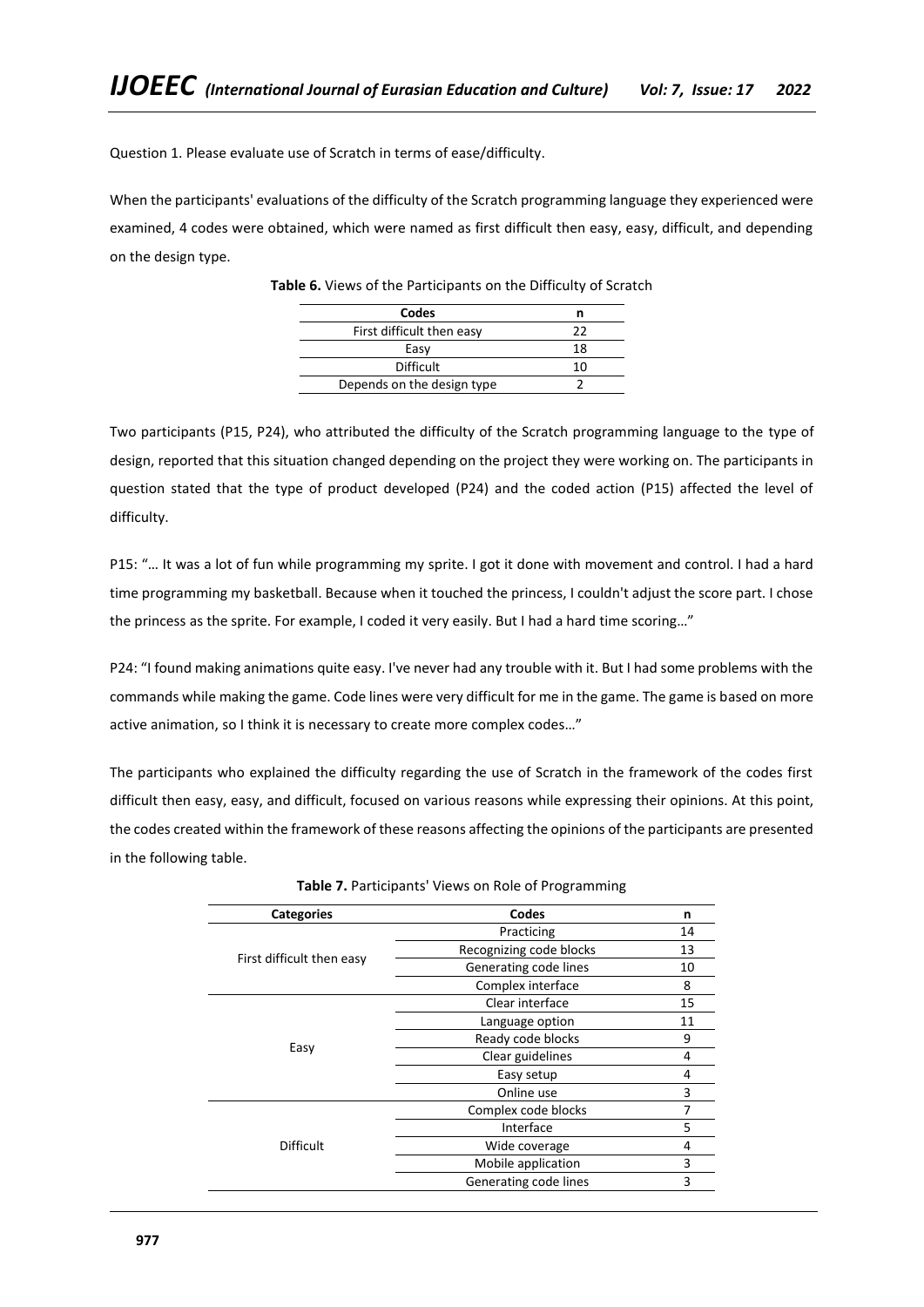Within the scope of the first difficult then easy category, there are participant responses stating that they had difficulties in the implementation of programming practices with Scratch at the beginning, but that this programming environment became easy to use as the process progressed. When this category is examined, it is seen that the view most emphasized by the participants is to practice. At this point, the participants expressed their opinions that the programming language, which they initially perceived as difficult, was easy after lots of practice. However, some participants stated that recognizing code blocks, creating lines of code, and understanding the interface which seems complicated by gaining familiarity with the interface needed time and practice, and therefore Scratch was difficult at first. The participant responses in this category emphasized that they realized that they were wrong at the beginning with the progress of the process and the increasing variety of practices. The category named Easy was created in line with the opinions of the participants who stated that they had no difficulties while using Scratch. In this context, the participants explained that they could easily perform programming operations due to the features of Scratch having a simple, plain, and understandable interface, offering Turkish language support, and having ready-made code blocks. In addition, they stated that they can easily install Scratch on their computers and that it offers online use and that it is easy to access the programming environment. However, participants who gave their views within the framework of the explicit instructions code stated that they were guided by the regular rows of code blocks and their protruding (puzzlelike) or non-protruding images. A difficult category was created in line with the responses of the participants stating that they had difficulties while using Scratch throughout the implementation process. Participants who reported the appearance of complex code blocks in this category explained that the blocks caused confusion. In addition, while 3 participants explained that this programming environment has a complex interface, 2 participants stated that there is a wide variety of things that can be done with Scratch and that it creates a challenging environment due to its wide scope. In addition, 2 participants (P2, P48) stated that they wanted to program with a smart phone, but they had great difficulty in this process. Examples of participants' responses are presented below.

P5: "Scratch was not a difficult program for me to use. It even sounded simple and plain. The variety in terms of characters and the range may be wide, but despite this, the implementation part was very comfortable. The instructions were very clear and the programming we were going to do fit together like a jigsaw puzzle or Lego piece. This gave me a clue as to what step to take and where to place it…"

P12: "It seemed very difficult at first. I felt very lacking in subjects such as computers and programming. However, as I created my project, I improved myself. I mean, I never thought that these applications would improve my computer usage so much. Making games, programming started to become good and fun… I enjoyed it…"

P18: "It was difficult for me. Code blocks were confusing. The programming was also very confusing. No matter how hard I tried in the future, I had difficulties in every project I wanted to design."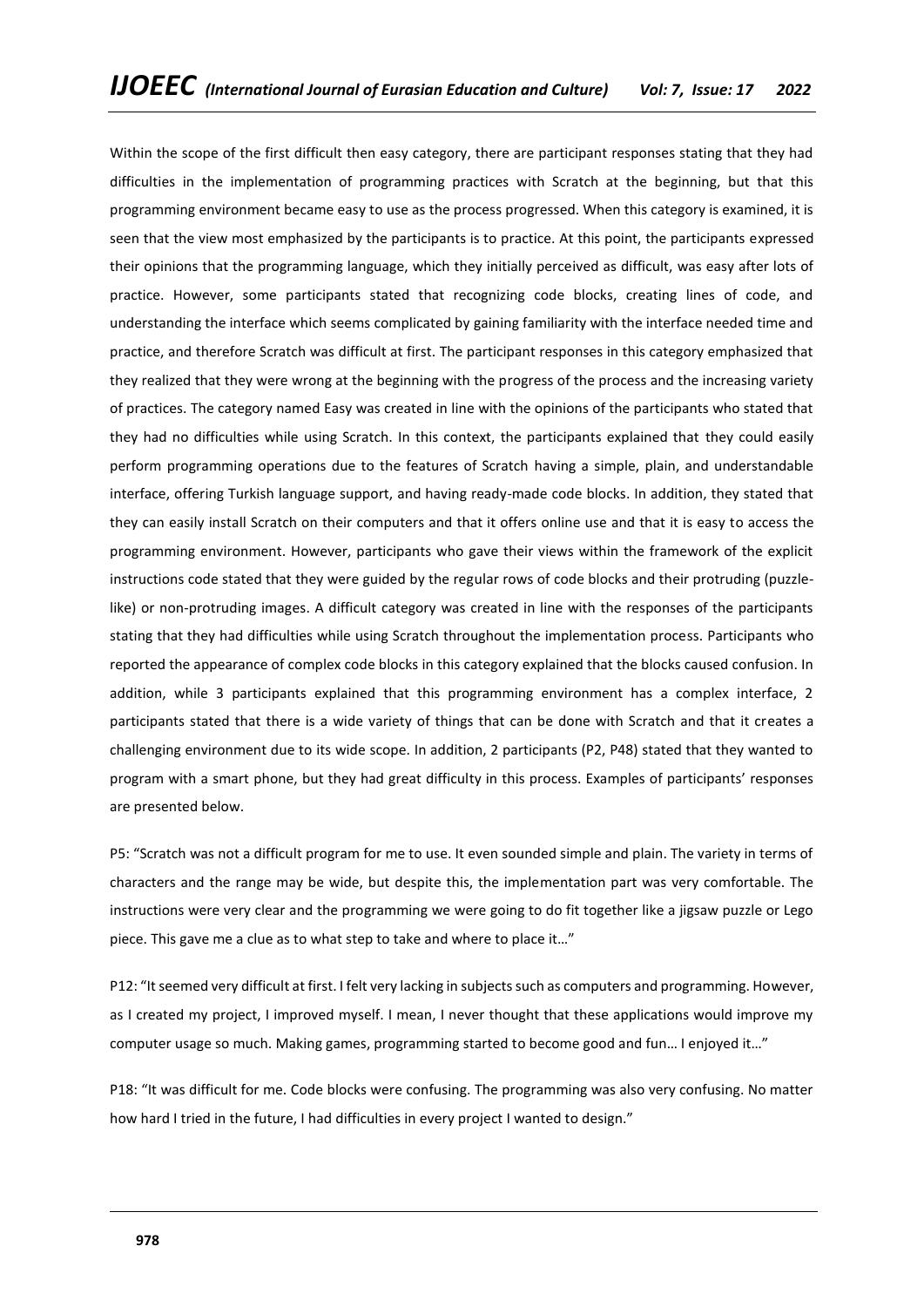P25: "The Scratch program was difficult for me. Because it is a very comprehensive program and I was in the new learning phase, I had a little trouble exploring it. For example, the program has too many tabs. He also makes the program complicated."

P43: "After I got over my inexperience, I understood how to use it. I found it very convenient, simple and plain to set up and use."

Question 2. Can you explain the points you have difficulty in learning how to use Scratch?

This question was used to determine the problems and difficulties faced by pre-service teachers who experienced the stages of getting to know Scratch and programming with this programming language within the scope of the implementation process carried out in this study. 11 participants (for example, P8, P16, P48) reported that they did not encounter any difficulties while learning the use of Scratch and that they learned this programming language easily. The difficulties experienced by 43 participants in the process formed 4 categories called programming, algorithm, content, and operation.

| Table 8. Activities which Participants Have Difficulty in Scratch |                                            |                |  |
|-------------------------------------------------------------------|--------------------------------------------|----------------|--|
| <b>Categories</b>                                                 | Codes                                      | n              |  |
|                                                                   | Nested code blocks                         | 14             |  |
|                                                                   | <b>Operators</b>                           | 10             |  |
| Programming                                                       | Switching backdrop                         | 5              |  |
|                                                                   | Coordinate system                          | 3              |  |
|                                                                   | Switching costumes                         | $\overline{2}$ |  |
|                                                                   | Establishing relationships between sprites | $\overline{2}$ |  |
|                                                                   | Generating code line                       | 24             |  |
| Algorithm                                                         | Show / Hide                                | 6              |  |
|                                                                   | Selecting code block                       | 3              |  |
|                                                                   | Finding the code block                     | 23             |  |
| Content                                                           | Finding a sprite                           | 15             |  |
|                                                                   | Changing sprite properties                 | 4              |  |
|                                                                   | Adding sound error                         | 3              |  |
| Operation                                                         | Save error                                 | 2              |  |
|                                                                   | Not giving error feedback                  | 2              |  |

The programming category focuses on the difficulties that pre-service teachers encounter while performing programming processes. Pre-service teachers reported that they had difficulties especially in the operations performed in nested code blocks. For example, they stated that they had problems with programming with the "If, If Not" code block. However, some participants stated that they had difficulties in operator operations. On the other hand, the opinions of the pre-service teachers who had difficulty in programming the changes in the switching backdrop were included in the code of the backdrop transitions, while the answers from the participants who had problems in adjusting the x and y values on the coordinate plane were included in the code of the coordinate plane. Programming of costume transitions and the programming of situations such as characters touching each other are the least reported views of the category. The algorithm category, on the other hand, includes the opinions of the participants who have difficulties in determining the stages that need to be performed to reach the goal and creating these stages in order. It is seen that the most emphasized difficulty in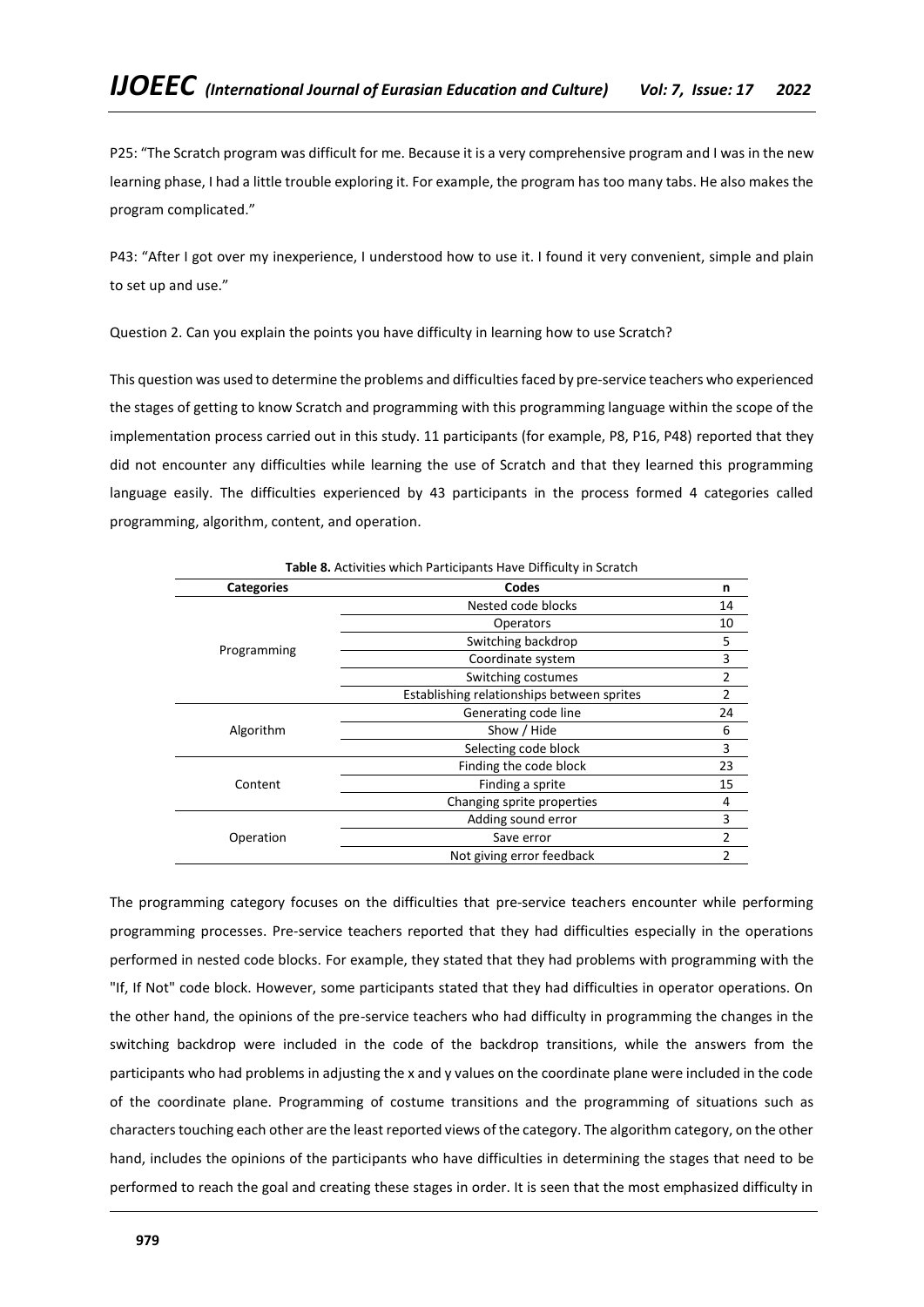this category is generating the code line. The pre-service teachers explained the problems they experienced while creating the code lines by referring to examples such as providing movement, adjusting the conversation times, releasing news, gaining/losing scores, order of the code block and not realizing the desired action with the generated code. However, 3 participants reported that they had difficulty in choosing the code block while creating the algorithm. On the other hand, 6 participants mentioned that they had problems in understanding the logic of show/hide operations and the difficulty of creating algorithms with these operations. The difficulties experienced in the processes of recognizing the tabs of the Scratch platform constitute the scope of the category called content. At this point, the participants stated that they had difficulties especially in finding code blocks and finding sprites. However, 4 participants stated that they had difficulty using the tabs for sprite features such as changing the sprite's direction and color. Within the scope of the operation category, 3 participants stated that Scratch gave an error in the sound adding process, while 2 participants stated that they encountered an error during the project recording phase. However, 2 participants reported that it was difficult for them that Scratch did not give a guiding error feedback when the generated code line did not work. Examples of participants' responses are presented below.

P2: "Actually, it was a great advantage to be able to look back at the parts I forgot or skipped because the lessons were recorded, and I didn't have any difficulties. But still, the point that confused me the most in the beginning was the code-in-code part."

P9: "The code blocks and language were understandable. That's why I didn't have any difficulties…"

P21: "I had a hard time combining the codes and adding lines of code to the characters. There were many problems while adding the codes to the characters and the codes I added could not function. Then I tried to add lines of code again…"

P28: "I had a hard time playing the animation I made from start to finish…"

P34: "The order of placing the codes made it difficult for me. At the slightest code error, problems arise in the operation of the game or animation…"

P50: "At first, I had difficulties with the ordering of lines of code. I wondered which one should come first. But as I learned different lines of code, I was able to sort them more easily…"

Question 3. What is your favorite feature of Scratch?

When the answers of the pre-service teachers regarding this question were examined, 5 categories were obtained, namely functionality, audio visual factors, adding, design and platform. It was observed that only one participant (P26) stated that he did not have any favorite feature about Scratch.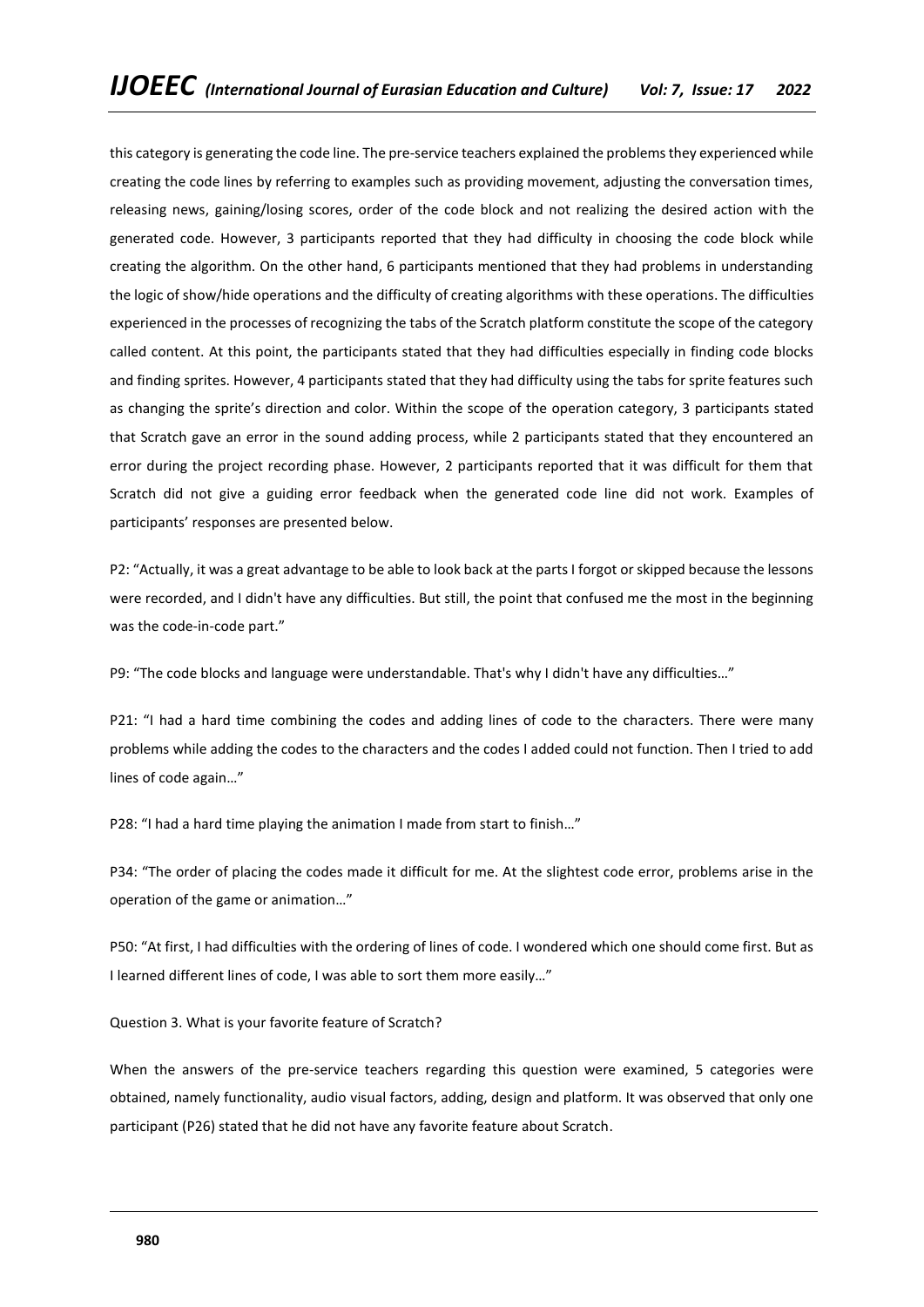| <b>Categories</b>    | Codes                             | n  |
|----------------------|-----------------------------------|----|
|                      | Ready code blocks                 | 23 |
|                      | Easy to understand                | 12 |
|                      | Drag and drop                     |    |
|                      | Language support                  | 5  |
| Functionality        | Enjoyable                         | 5  |
|                      | Grouped code blocks               | 3  |
|                      | Changing sprites' properties      | 3  |
|                      | Changing the backdrop             | 2  |
|                      | Painting sprites                  | 2  |
|                      | Various code blocks               | 2  |
|                      | Sprite options                    | 10 |
| Audio visual factors | Backdrop options                  |    |
|                      | Sound options                     | 3  |
|                      | Variety of sprites' costumes      | 2  |
|                      | Sprite                            | 7  |
| Adding               | Backdrop                          | 6  |
|                      | Sound/music                       | 6  |
|                      | Creating the imagined design      | 18 |
| Design               | Animation design                  | 14 |
|                      | Game design                       | 12 |
|                      | Story design                      | 6  |
|                      | Sharing opportunity               | 5  |
| Platform             | Providing instructional resources | 2  |
|                      | Discussion forums                 | 2  |

**Table 9.** Favorite Features of Scratch

The functionality category is shaped around the features offered by Scratch and the user-friendly home screen views that the participants think are convenient for them. At this point, it was seen that the most emphasized opinion ready code blocks created positive thoughts towards Scratch and programming in the participants. 12 participants reported that the Scratch environment is understandable thanks to the easy-to-use main screen and its simple interface. Similarly, 7 participants stated that they enjoyed drag-and-drop programming. However, there are participant opinions expressing that they find the possibilities of changing the size, color and direction of the sprites and drawing the sprites entertaining. Similarly, it was determined that there were pre-service teachers who stated that they liked the backdrop change. The audio-visual factors category includes the responses of the participants who stated that they liked the content offered in Scratch libraries. The codes created in this category include participant responses expressing satisfaction with a wide variety of options for sprite, backdrop, voice and more than one costume of a sprite. The adding category was created in the light of participant opinions that Scratch allowed its users to add various file types selected from the computer or the internet to the programming environment. In this framework, it was seen that the Scratch environment, which is open to adding sprites, backdrop, and sound/music, was liked by the participants. The design category focuses on views on projects that can be done with Scratch. The most emphasized view in this category is the code of making the imagined design, which focuses on the positive participant emotions arising from the environment of Scratch, which allows its users to concretely visualize the design of their dreams without limiting. However, there are participant opinions expressing that they like to be able to design animation, game, and story if desired. The platform category includes participant opinions about the opportunities Scratch offers to its users on its website. At this point, the participants, who stated that Scratch supports project sharing and that these projects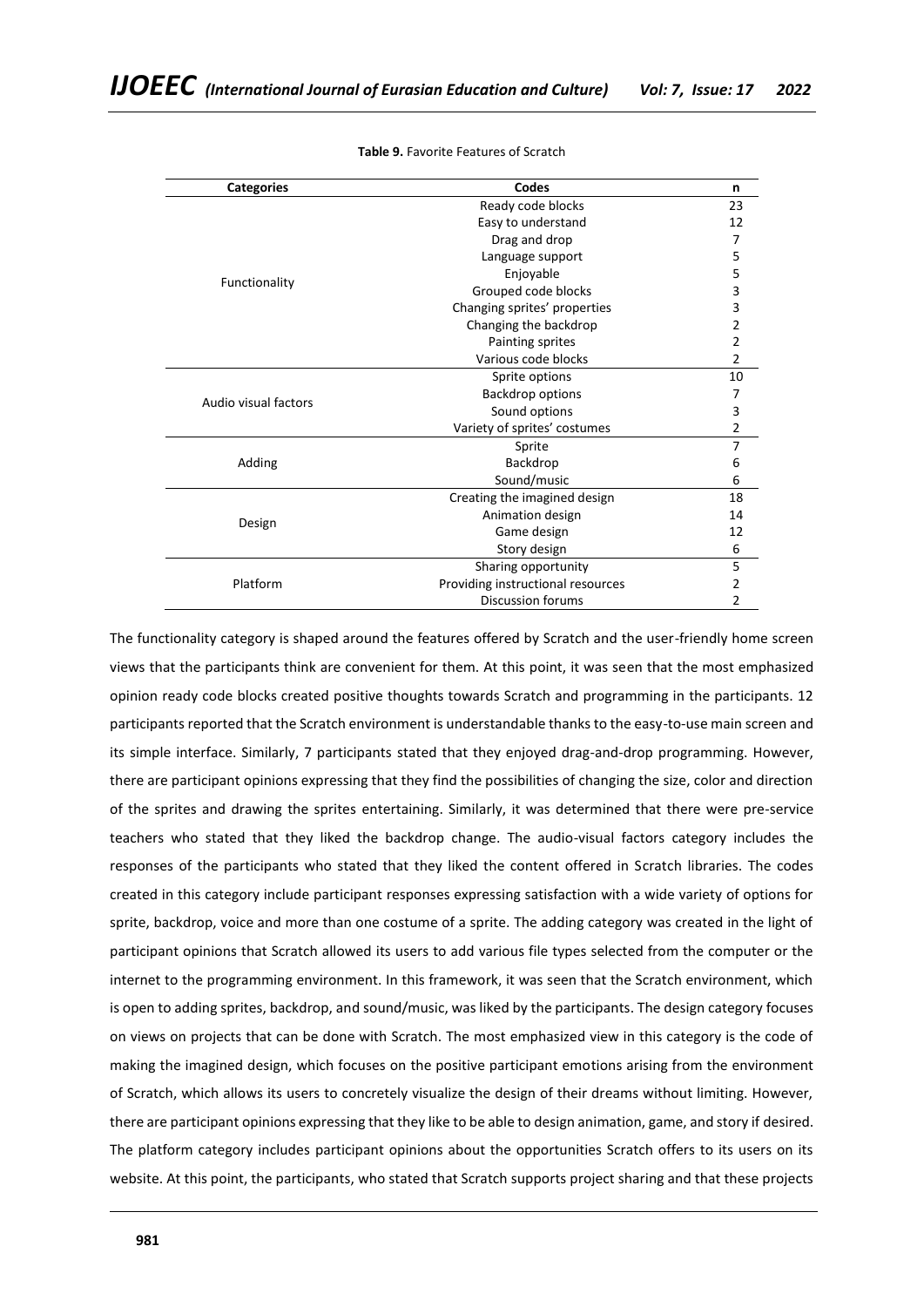set an example for them and that it is a great advantage to offer educational videos to its users for free, stated that they like these features very much. However, 2 participants stated that they enjoyed the discussion forums on the Scratch website. Examples of participants' responses are presented below.

P6: "One of my favorite features of the Scratch program is that it has a simple interface, is translated into many languages, treats all people equally, and offers educational lessons to its users..."

P22: "My favorite feature of Scratch is that we can program our own game, create our own animations, and make beautiful, different projects with our creativity. We use blocks to write code in Scratch. Being able to create my projects quickly and easily was another favorite feature as the block system is based on drag and drop method. Because I liked that it was both simple and enjoyable."

P31: "... Turning imagination into reality."

P32: "I loved making animations. Because I like cartoons and animated movies a little more than regular movies, so I've always wondered. I loved it because I learned how it works and how we can easily do it ourselves."

P40: "My favorite feature of the Scratch program is that the codes are grouped separately and therefore provides an easy-to-use feature..."

P46: "The ability to design my sprite myself was my favorite feature..."

P52: "It was very enjoyable to be able to choose the background very simply and combine the codes like a puzzle. I also loved the category-category classification of the codes. It was also very good that it was translated into Turkish…"

Question 4. What is your least favorite feature of Scratch?

When the answers given to this question were examined, it was seen that 19 participants (for example, P8, P14, P23, P46, P51) stated that they did not encounter a feature that they did not like in the Scratch environment. However, responses from other participants formed two categories: Expandable parts and disliked parts.

| <b>Table 10.</b> Least Favorite Features of Scratch |                                |    |  |  |
|-----------------------------------------------------|--------------------------------|----|--|--|
| <b>Categories</b>                                   | Codes                          | n  |  |  |
|                                                     | Sprites                        | 23 |  |  |
|                                                     | <b>Backdrops</b>               | 20 |  |  |
|                                                     | 3D                             | 20 |  |  |
|                                                     | Number of sprites' costumes    | 16 |  |  |
|                                                     | Animated sprites               | 12 |  |  |
| Expandable parts                                    | Sounds                         | 9  |  |  |
|                                                     | Code blocks                    | 9  |  |  |
|                                                     | Full screen control            | 6  |  |  |
|                                                     | Editing added images           | 5  |  |  |
|                                                     | Number of instructional videos | 4  |  |  |
|                                                     | Lack of 3D                     | 18 |  |  |
|                                                     | Complex command operations     | 15 |  |  |
|                                                     | No hint offered                | 12 |  |  |
|                                                     | Require time                   | 10 |  |  |
| Disliked parts                                      | Lack of mobile apps            | 8  |  |  |
|                                                     | Adding sound                   | 7  |  |  |
|                                                     | Transition between backdrops   | 4  |  |  |
|                                                     | Online save                    | 3  |  |  |
|                                                     | Export                         | 3  |  |  |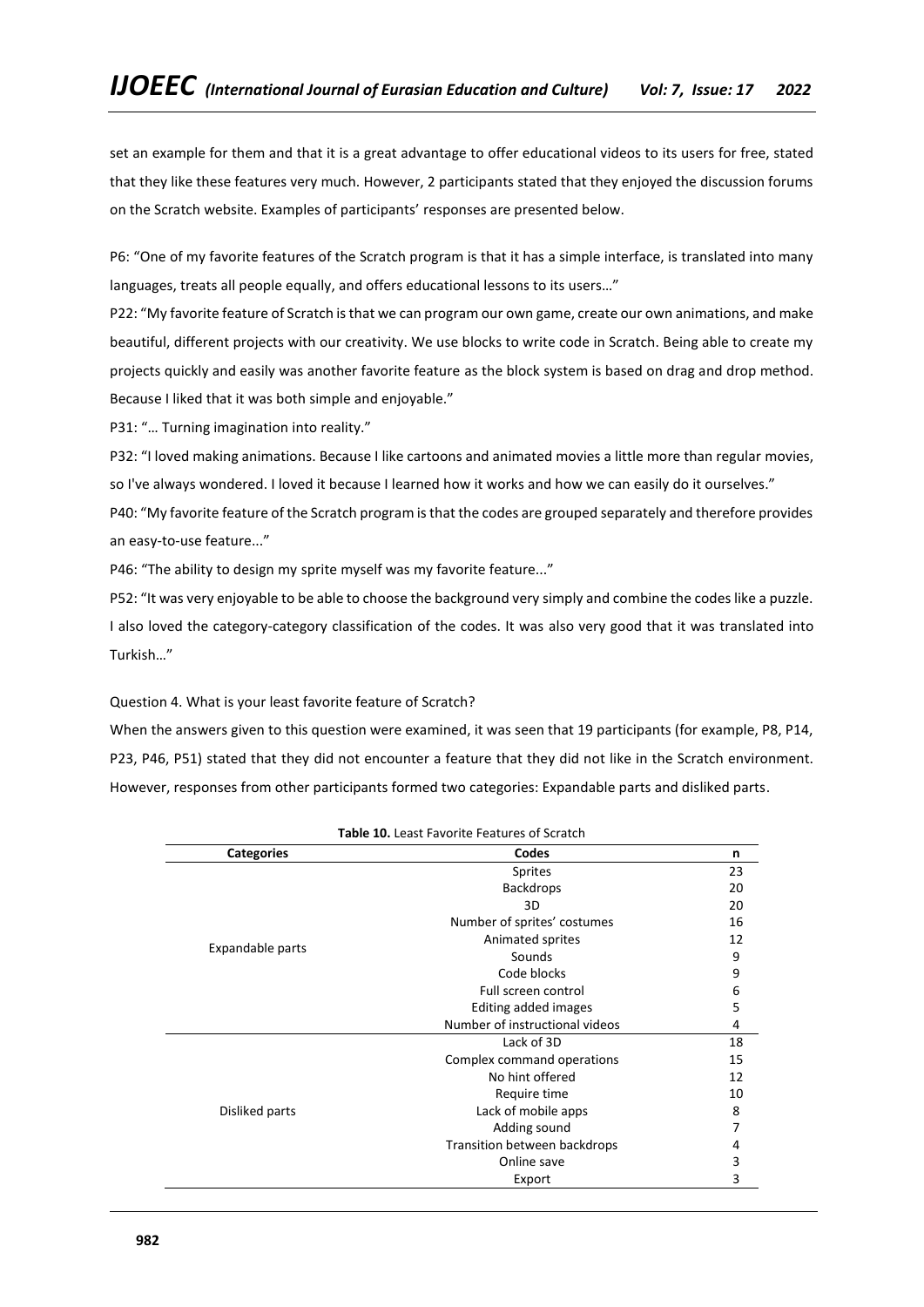The participants who made up the expandable parts category focused on the features they thought needed to be improved rather than the features that made them dislike Scratch. While explaining this situation, the participants mentioned that these features do not cause them to dislike Scratch, but that a richer environment will be obtained with these improvements. At this point, it was determined that suggestions were made to increase code blocks, sprites, sprites' costumes, backdrops, and sounds. It was also reported that the environment would be richer with a larger stage and the presentation of moving sprites. However, opinions were expressed in the direction of increasing the number of educational videos by diversifying them. It has been observed that there are opinions about increasing the toolbars used for editing the visuals added to the Scratch environment and improving this editing environment. The most emphasized answer within the category of disliked parts is the view that the environment should not be 3D. However, the fact that some of the commanding processes are quite complex and the practice does not provide clues during the algorithm creation phase are among the features that the participants did not like. On the other hand, 8 participants stated that they do not like programming on Scratch with a smartphone and the lack of a mobile application version. However, the participants, who stated that they had to divide the desired sound file during the sound addition stage and that they encountered situations such as rewriting the codes during the transitions between the backdrops and not performing the costume transitions, stated that they did not like these features. 3 participants stated that an error occurred while saving their online projects and they could not save their projects. Similarly, 3 participants reported that they encountered problems with the export of the recorded project. Besides, 10 participants explained that due to the complex structure of the Scratch environment, more time should be spent to understand it and they did not like this situation. Examples of participants' responses are presented below.

P1: "The worst thing about Scratch was that when there was a problem at some point in the animation or the game, I had to try very hard to find it. So, it would be great if he could give a hint, feedback here. When transferring a picture from outside, I think it is a bad feature that the picture does not fully match the backdrop and there are color differences. Then it was very difficult to try to match the color…"

P4: "I think it would be more interesting if there were moving sprites. I think it looks a bit simplistic. I didn't like this look very…"

P8: "There was no feature that bothered me. I mean, there's nothing I can say I didn't like about that feature, frankly."

P13: "I think the worst feature was that I had to split the sound while adding it..."

P27: "The worst feature is the lack of props and sprites. Because I was going to make an animation about the teacher who lectures in the classroom. I looked, there is no classroom backdrop. There is no good teacher sprite either. I downloaded it to my computer from another web site and used it. I think it would be better if they were enriched. But this is not a very problematic situation, by the way."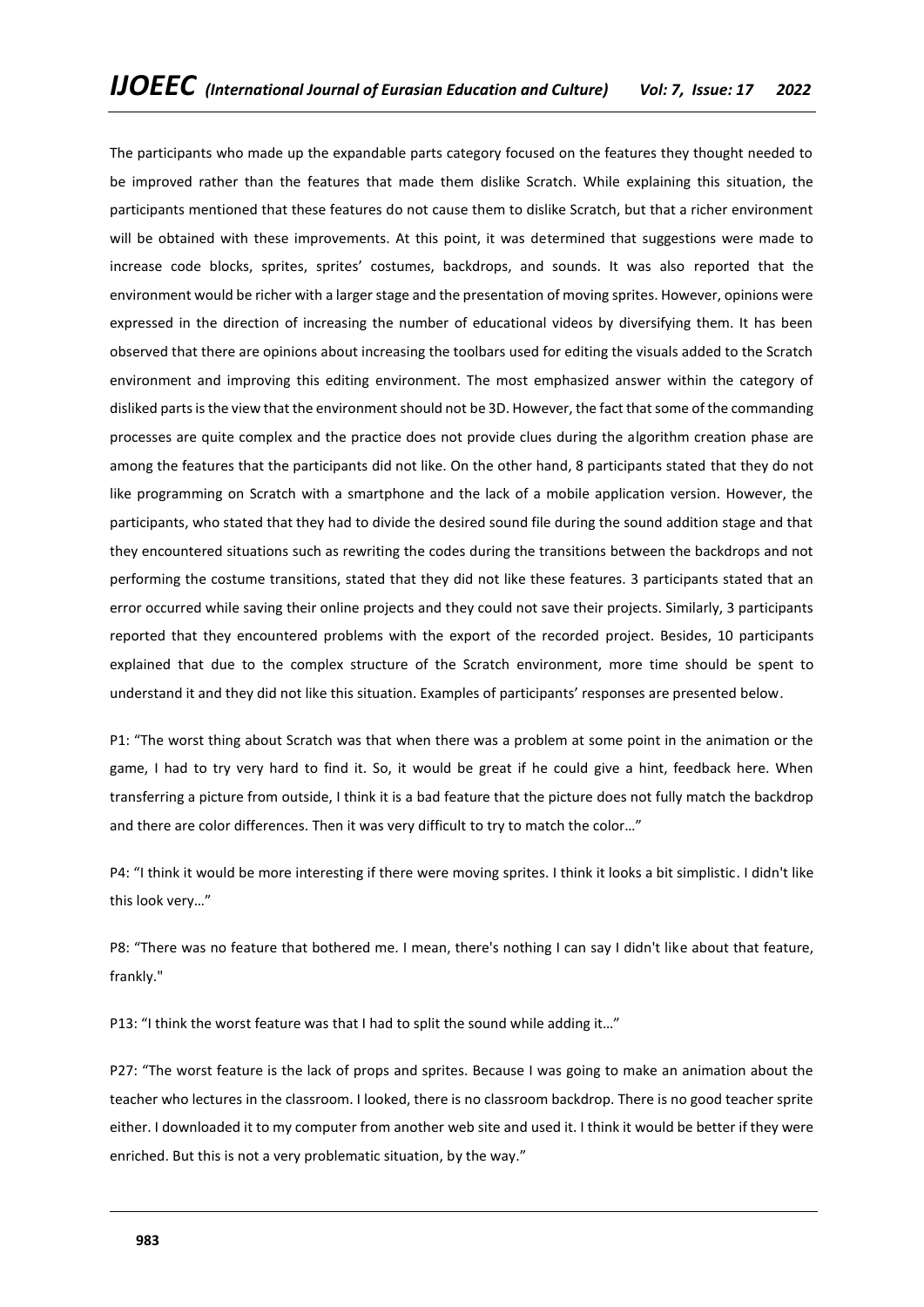P50: "The only thing I didn't like was the sounds the sprites made. Many of them weren't reflective of the sprite's characteristics and I didn't like that they were very short-lived."

Question 5. Can you explain why you like programming or not?

When the answers given to this question were examined, it was seen that 3 participants (P18, P26 and P51) stated that they did not like programming. The participants in question explained the reasons for their views by focusing on issues such as not finding programming fun, being irrelevant to the subject, and disliking the use of computers.

P18: "Programming is actually a fun job, but I didn't like it a bit. Because I've never been the kind of person involved in such things. I tried to do it as much as I could, but I can't say that it is an easy practice for me… Of course, I am an individual who is aware of how much things like software and code will be valuable in the future, and such applications inspire enthusiasm in children. And they can make children love the professions of the future. So although I personally dislike it, I cannot deny that it is needed."

P26: "I didn't like it. Frankly, it's not fun and I didn't enjoy it visually."

P51: "When I was programming with Scratch, my ideas about programming changed a bit, but I can't say that I enjoyed it that much. So, I don't like using computers in general…"

When the views of 49 participants who stated that they enjoyed programming practices were examined, it was seen that 29 pre-service teachers stated that they got rid of their negative prejudices about programming, such as unsettling and scary. However, 12 participants stated that they have gained awareness of the importance of programming today, while 7 participants underlined that they discovered that programming is in all areas of life. 6 pre-service teachers emphasized that designing their own product with programming increased their selfconfidence. 42 participants reported their satisfaction for their participation in this implementation process. Participants explained the reasons for their positive tendencies towards programming within the framework of the statements shown in the graph.



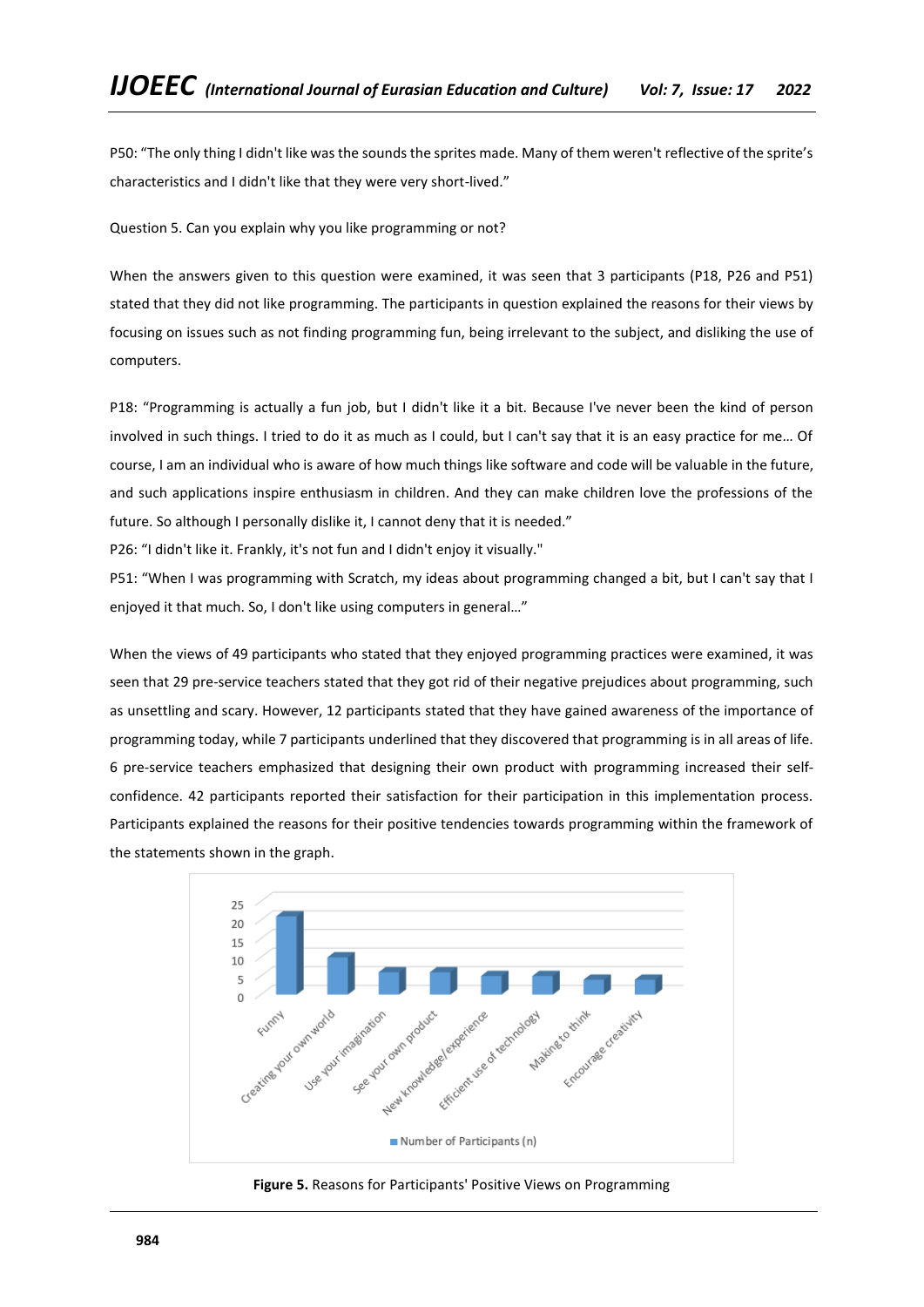The reasons why pre-service teachers like programming implementations: (1) It is fun; (2) to have the chance to create the worlds and projects they imagine with these applications; (3) programming allows them to use and develop their imaginations; (4) have the opportunity to see their products concretely; (5) enable them to acquire new and different experiences and knowledge; (6) enabling them to become productive users of technology; (7) constantly prompting thinking and (8) triggering creative thinking and creating an environment for this. Examples of participants' responses are presented below.

P1: "I was really interested in programming. I discovered that being able to do something digitally is a wonderful feeling. In general, I was very happy to see how the basic systems in the games I played were working."

P7: "It was a lot of fun. It makes us think all the time…"

P10: "I had a prejudice that programming was very difficult. I can say that the understandable structure of Scratch broke this prejudice. I even had more fun than I expected."

P17: "I enjoyed it very much. It was like I was just passing through technology before. Now I have entered the kitchen of animations and games."

P27: "I really enjoyed programming. It was an activity that I had never done until this year or even this class. By programming, you can build the worlds you want, imagine, and place the entity you want. It's all up to you. You are free. No limitation. What else?"

P35: "Programming is a very fun activity. Being able to see that you have created a project and to be able to share it in a concrete way adds self-confidence. I will definitely continue to produce projects in the field I want, both in the field of entertainment and education."

P45: "I enjoyed programming. I think programming improves people's thinking and designing skills. And it offers the opportunity to reflect it immediately on the screen. I can create my own thinking world… Something that is entirely my own feels beautiful. I also realized with this course that programming is in many parts of our lives. So, I feel lucky to have taken this class at school."

Question 6. Can you explain your views on the integration of programming practices into education?

When the answers given to this question were examined, it was seen that all participants, except for only one participant (P44), stated that it was necessary and important to integrate programming practices into education. P44, on the other hand, explained this view as follows:

P44: "It should not be used. My area includes primary school children. Primary school students take a lot of time to understand them, and this can tire the child. I prefer that he transforms his imagination by drawing a picture on paper, rather than transforming it into complex programming processes. This is more of an advanced level…"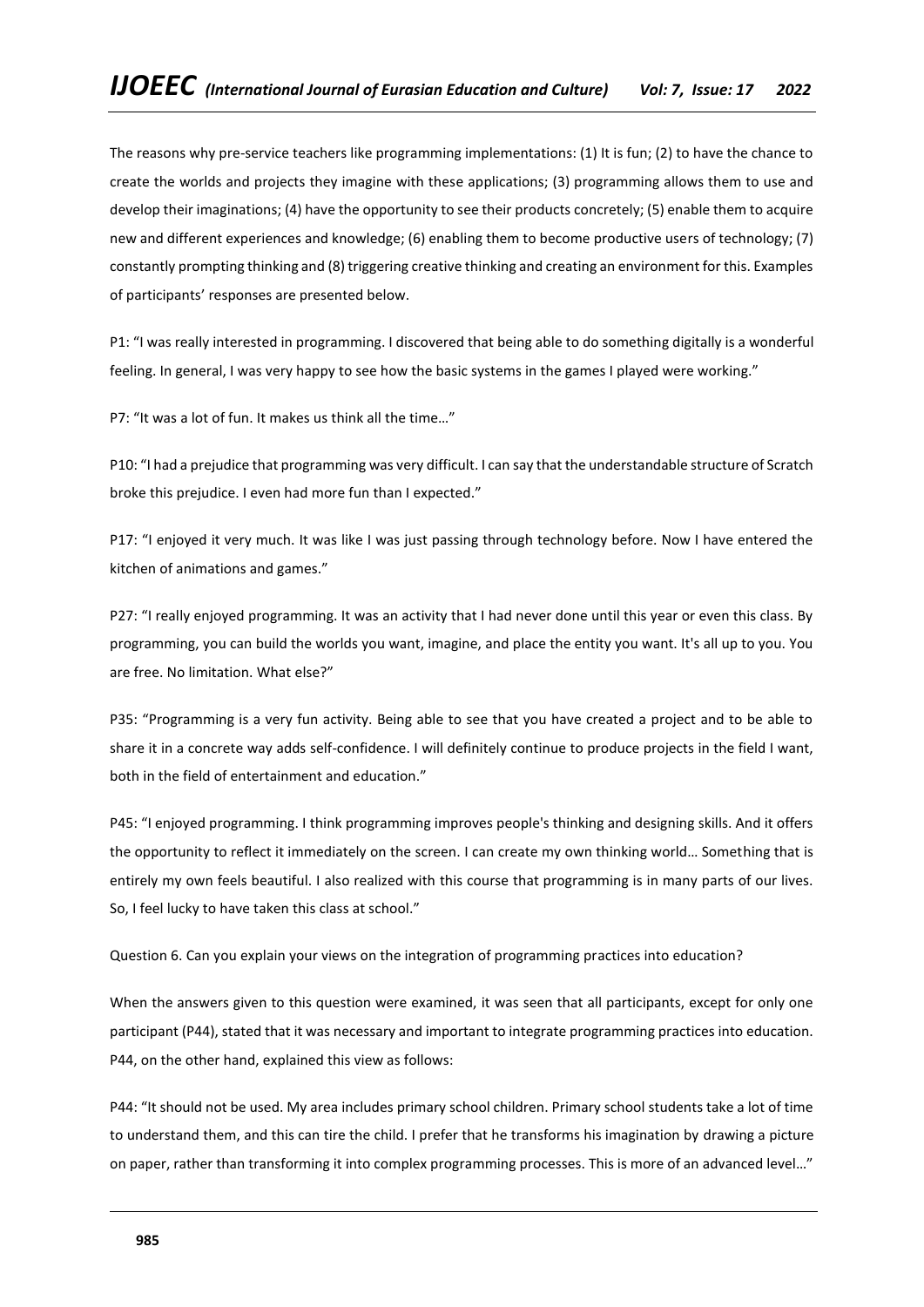51 pre-service teachers, who expressed positive views on the use of programming practices in educational processes, focused on various advantages of programming. At this point, the participants expressed their views within the framework of the outputs to be obtained because of the teacher's implementation of the designs developed by the teacher and the student's creation of their own designs. In line with these explanations, two categories as teacher designs and student designs were created. The category named teacher designs includes two sub-categories called impact on learner and impact on learning process. Student designs category includes two sub-categories as skill and perception.

| <b>Categories</b> | Sub-categories             | Codes                                   | n  |
|-------------------|----------------------------|-----------------------------------------|----|
| Teacher designs   |                            | Increasing academic achievement         | 37 |
|                   |                            | Development of interest towards course  | 33 |
|                   | Impact on learner          | Active participation to the course      | 21 |
|                   |                            | Increasing the sense of curiosity       | 18 |
|                   |                            | Development of interest towards teacher | 18 |
|                   |                            | Increasing clarity                      | 31 |
|                   |                            | Learning with fun                       | 28 |
|                   | Impact on learning process | Permanent learning                      | 27 |
|                   |                            | Concretizing abstract issues            | 22 |
|                   |                            | Motivation development                  | 18 |
|                   |                            | Learning by doing                       | 16 |
|                   |                            | Reinforcing the subject matter          | 12 |
| Learner designs   | Skill                      | Creative thinking skills                | 42 |
|                   |                            | Problem solving skills                  | 39 |
|                   |                            | Algorithmic thinking skills             | 29 |
|                   |                            | Group work skills                       | 25 |
|                   |                            | Computer skills                         | 19 |
|                   |                            | Analytical thinking skills              | 14 |
|                   |                            | <b>Communication skills</b>             | 10 |
|                   |                            | Critical thinking                       | 5  |
|                   |                            | Motor skills                            | 4  |
|                   |                            | Self-confidence development             | 28 |
|                   |                            | Efficient use of technology             | 21 |
|                   | Perception                 | Innovative perspective                  | 20 |
|                   |                            | Experience a sense of achievement       | 13 |
|                   |                            | Interdisciplinary work                  | 11 |
|                   |                            | Establishing cause-effect relationships | 7  |

**Table 11.** Participants' Views on the Effects of Programming Practices

Pre-service teachers stated that they could support their lessons with educational games, animations, or short stories of their own designs. In addition, some participants stated that they can find solutions with their own designs when they encounter problems such as not being able to find the content, they are looking for in digital materials that they can find readily available on the internet or that these materials have inappropriate content. However, they stated that programming practices are also included in the basis of being a producing society (n = 21) and raising technology pioneers (n = 20). The sub-category of influence on the learner, which is included in the category called teacher designs, focuses on the outputs that are thought to occur in students by supporting educational processes with digital designs. The most emphasized views of the category are that students' academic achievement in various fields such as science and mathematics will increase (n = 37) and interest in the course will increase (n = 33). When the effects of these designs on the learning processes are examined, the participant view, which states that the subjects that are especially difficult to understand can be conveyed more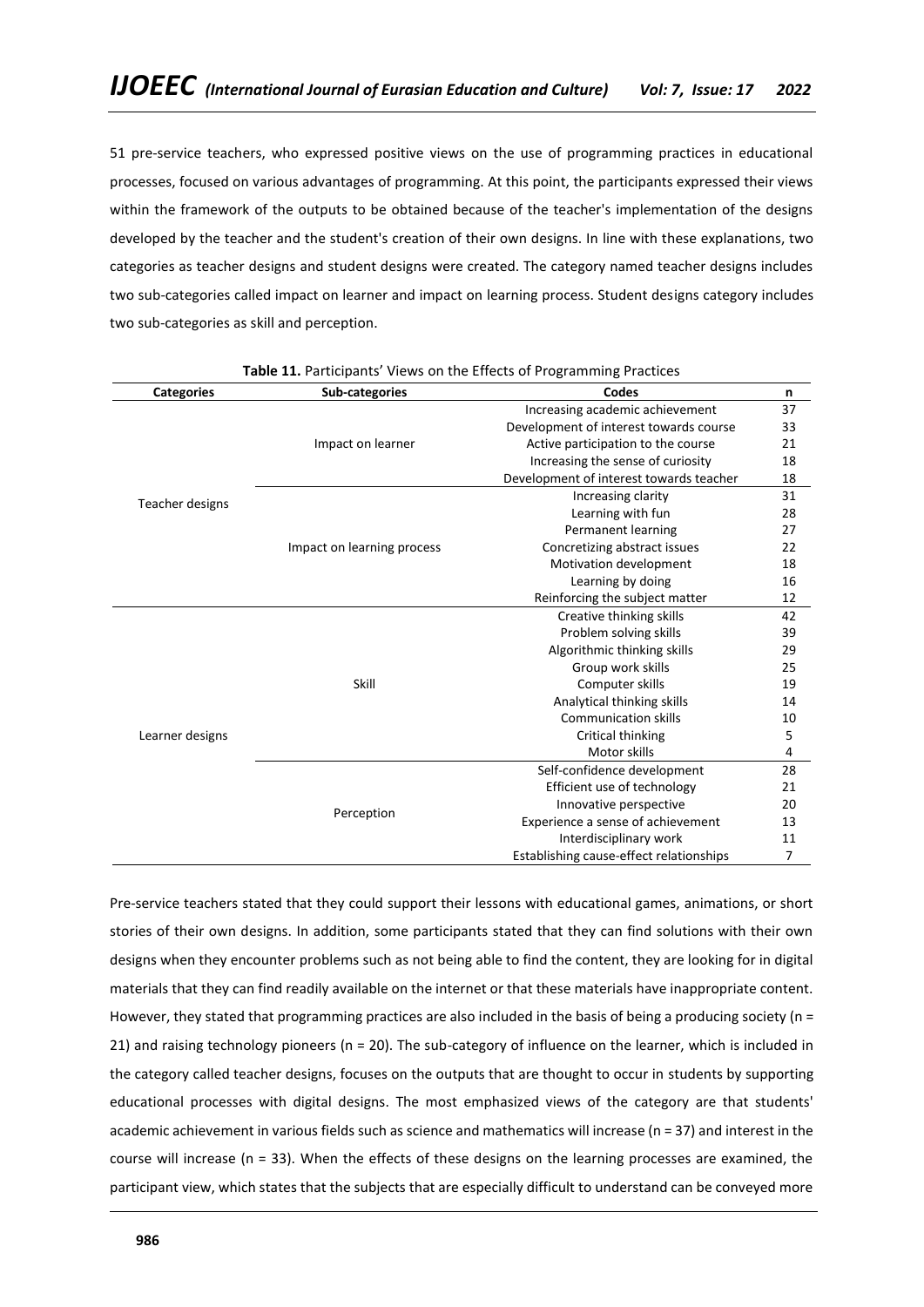easily with digital activities, and thus, it will be possible to increase the intelligibility of the subject ( $n = 31$ ), has been the most emphasized view in common. In addition, it was emphasized that games and animations would create a fun learning environment ( $n = 28$ ), and it was stated that with these activities, students would be able to be in learning environments by doing and experiencing (n = 16). Most of the participants (n = 46) described programming practices as the need of the age and therefore underlined that children should be prepared for the future by taking this education at an early age. The individual skills sub-category in the category of student designs includes the participant responses that various skills such as creative thinking skills (n = 42) and problemsolving skills (n = 39) will develop of students who design their own projects with programming practices. However, the sub-category of individual perception in this category includes the various awareness expected to occur in students through the projects designed with programming and the positive changes in the way they perceive themselves. At this point, it is seen that individual changes such as programming and project creation processes will support the development of self-confidence (n = 28) and encourage the efficient use of technology by understanding (n = 21). Examples of participants' responses are presented below.

P4: "Students will understand the subjects better with enjoyable games. In addition, this way, students are prevented from getting bored in the lesson. The lesson becomes interesting. By teaching programming to students, it can be ensured that they develop their imaginations…"

P13: "It should definitely be used. When we become teachers, I think we will look for videos on the subject to visualize the subject. Sometimes we may not find these videos the way we want. Although the Internet offers many products, they may not be enough. There may be something objectionable in the videos. In such cases, for example, preparing our personalized animations will make our work easier and provide a better understanding of the subject…"

P37: "Programming drives innovation. It is a fundamental ability for students to lead technological advances. programming gives students the opportunity to be creative. They can do great projects. Programming builds confidence. It is a great strength for students to introduce the projects they have developed to their families and friends. programming brings success in other fields…"

P46: "Ensuring that children use their visual and auditory perceptions while learning helps them learn more permanently. In this respect, using these coded files while programming games or animations and teaching a subject to students will help them a lot. In this way, they will learn in a fun way..."

Question 7. Would you like to improve yourself in the field of programming? Why?

When the answers given to this question were examined, it was seen that two pre-service teachers (P17, P44) stated that they had no desire to improve themselves in the field of programming. The reasons for this situation were explained as difficult programming practices (P17) and interest in different fields (P44). One participant (P31) stated that he was not sure about this issue.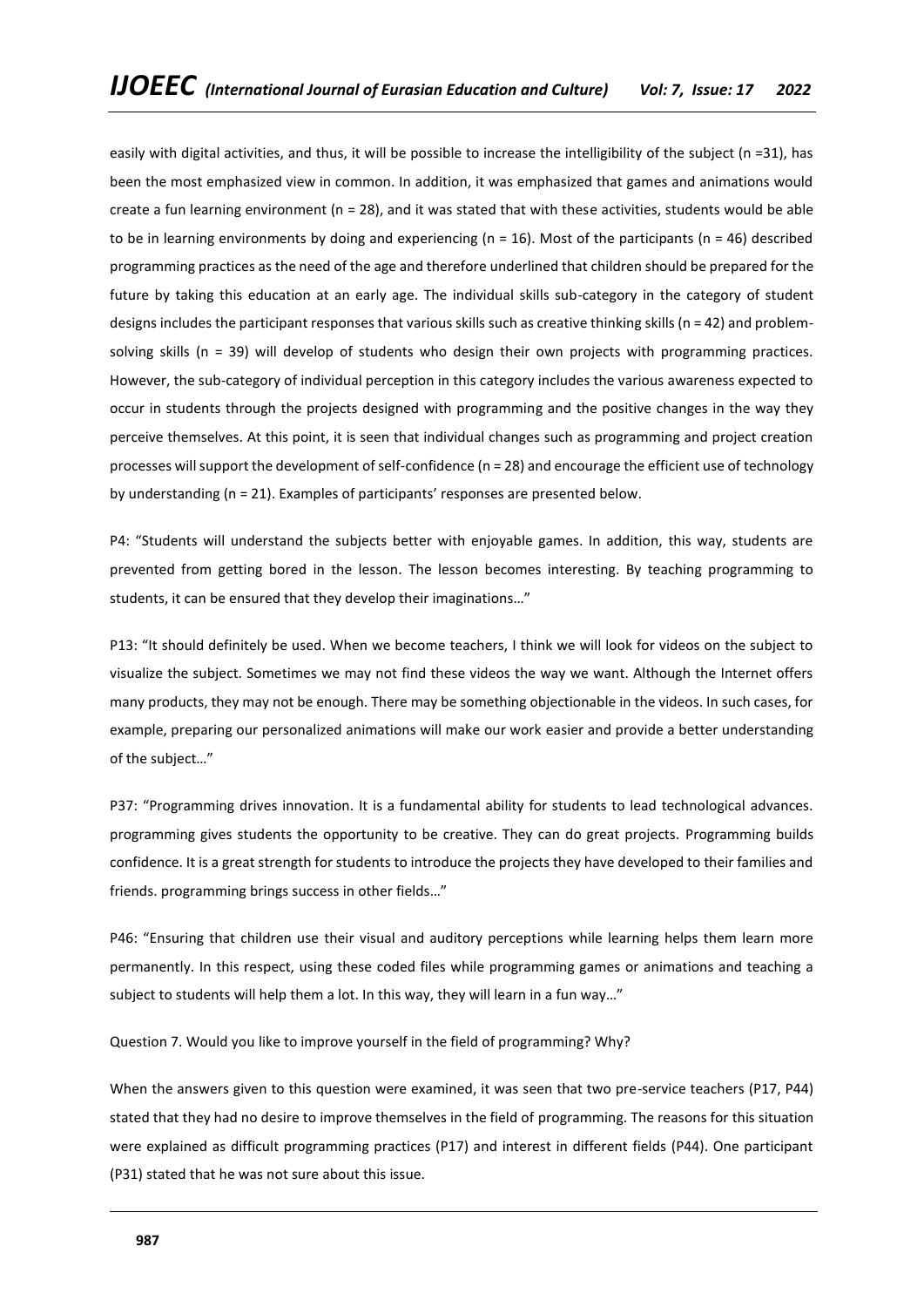P31: "I'm not sure I want to develop more, but I would like to increase the knowledge I have now…"

P44: "No, I don't have such a thought right now. Why not in the future, but my priorities are mostly learning to play a musical instrument, things like sports…"

When the explanations of the participants ( $n = 49$ ) who stated that they wanted to improve themselves in the field of programming were examined, the answers to the reasons for these requests formed the categories called individual development, individual interest, professional objective, professional perception, and digital age.

| <b>Categories</b>       | Codes                                      | n  |
|-------------------------|--------------------------------------------|----|
|                         | Computer skills                            | 31 |
| Individual development  | Creativity                                 | 28 |
|                         | <b>Collaboration skills</b>                | 14 |
|                         | <b>Communication skills</b>                | 9  |
|                         | Designing new projects                     | 24 |
| Individual interest     | Enjoyment                                  | 21 |
|                         | Interesting                                | 16 |
|                         | Funny course                               | 42 |
|                         | Permanent learning                         | 30 |
|                         | Facilitate understanding of subject matter | 26 |
| Professional objective  | Creative thinking students                 | 23 |
|                         | Attract students' attention                | 15 |
|                         | Effective education                        | 10 |
|                         | Mental development                         | 5  |
|                         | Giving a different perspective             | 4  |
|                         | Teachers applied to students' needs        | 28 |
| Professional perception | Teachers teach while having fun            | 27 |
|                         | Prestige                                   | 13 |
|                         | Ease                                       | 9  |
|                         | Modernization                              | 34 |
| Digital age             | Necessity                                  | 32 |
|                         | Financial gain                             | 19 |

**Table 12.** The Reasons for the Participants' Desire to Develop in the Field of Programming

Within the framework of the individual development category, there are answers that focus on various developments that pre-service teachers think will occur in themselves with programming practices. At this point, it is seen that especially the developments related to computer skills and creativity levels are emphasized. The individual interest category includes the answers of the participants who stated that they wanted to design new projects at the end of the implementation process they participated in, and that they started to enjoy programming and algorithm creation studies or find these studies interesting. The category named professional objective focuses on the outputs that pre-service teachers plan to create by integrating programming practices into their teaching processes in their future professional lives. It has been seen that they believe that they will create fun and easy-to-understand lesson processes with programming and that they will achieve various goals such as ensuring permanent learning. The professional perception category includes the opinions of the participants who evaluate programming within the scope of the teaching profession. At this point, it has been stated that students have close relations with technology and therefore teachers need to use new technologies to speak the same language with their students and that knowing programming will bring prestige to the teacher.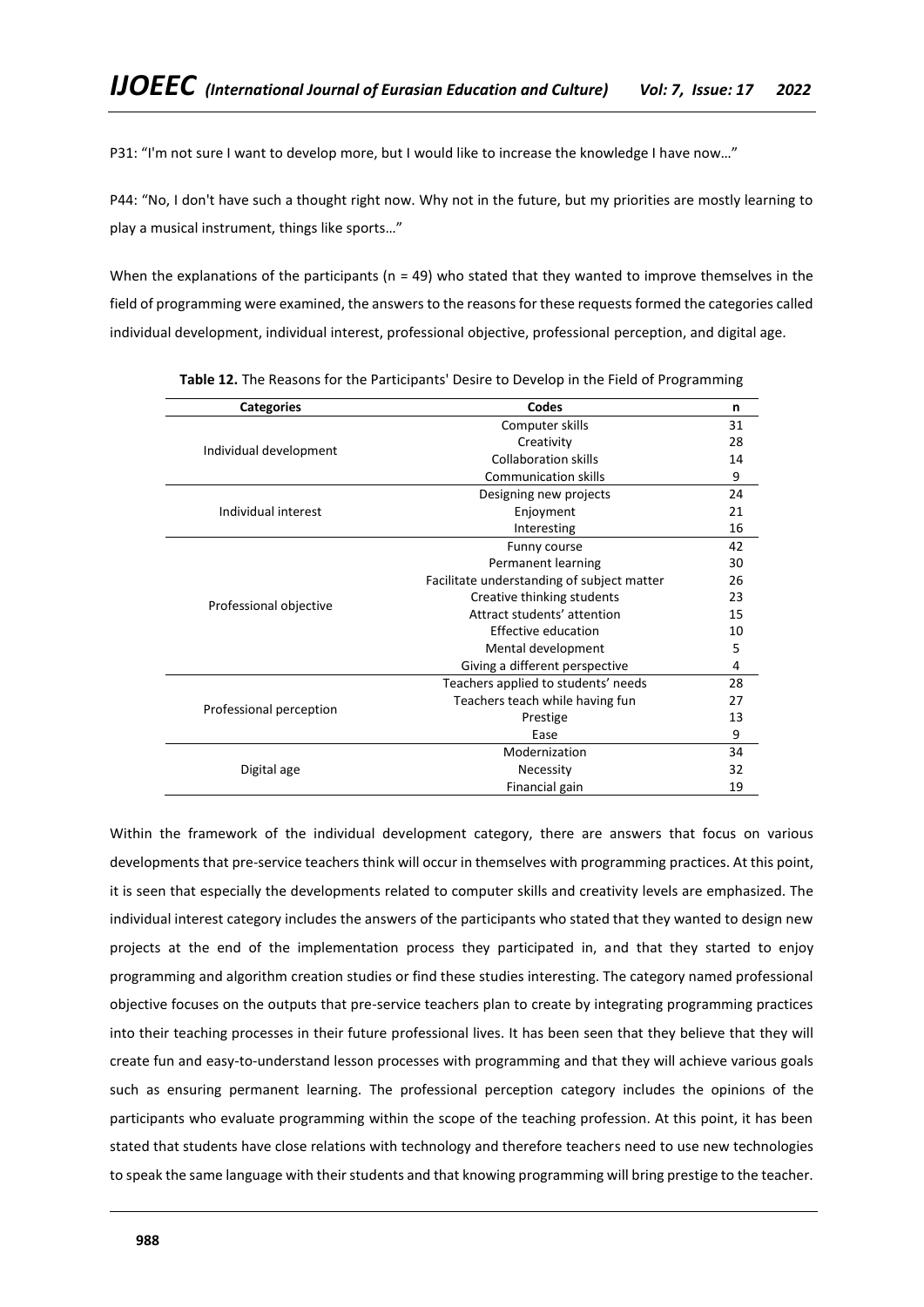Participant views based on the needs and conditions of the age in which they live formed the digital age category. Within the scope of this category, it was seen that pre-service teachers mentioned the importance and necessity of primary school students learning to code. Similarly, it was observed that there were participants who stated that they wanted to exist in the future by adapting to the conditions of the age and thought that they could provide financial gain by serving in various fields with programming. Examples of participants' responses are presented below.

P19: "I aim to improve myself in this field, produce more professional and quality content and teach while having fun as a teacher…"

P22: "… Technology is constantly changing; the world is changing. That's why you must keep up with it. For example, in this period, everyone is at home, students are learning with online education. Companies work from home with computer programs. That's why technology was necessary. I would also like to contribute to them. After all, we will be a classroom teacher and we must improve ourselves in every field to do this in the best way. We must also prepare our students for the future by developing them…"

P27: "Of course I would. I am the educator of the future. The more I improve myself until I start my profession, the better for both me and my students. For example, I will explain a topic. I prepare an animation; I open it on the smart board of the class. It grabs the attention of my students and stays in their minds. Or just finished a topic. I can prepare a game and play it with my students by drawing attention to some points that are aimed to be learned…"

P41: "I would definitely like to. Because the work you do is tangible, something tangible happens. I also want to produce something that will benefit someone…"

P50: "Yes, I would like to. Because after this course, after the games and animations I made, I felt very advanced in this direction as a person who does not use and cannot use computers much. Even looking at the little things I made myself, I realized how limitless I could make it, and that made me even more curious…"

#### **CONCLUSION and DISCUSSION**

The purpose of this study is to determine the views of pre-service elementary teachers about programming after the implementation process which they have experienced with Scratch. For this purpose, two structured interview processes as the pre-interview and the final interview were carried out. When the findings obtained during the pre-interview process were examined, it was seen that some participants reported that the programming practices included various letters, symbols or symbols that did not make sense to them. Similarly, participants who gave examples of programming languages also presented text-based programming environments as examples. At this point, it is noteworthy that the participants focused on text-based programming and none of the participants mentioned examples or explanations about block-based programming environments. In addition to this, when the examples given by the pre-service teachers for programming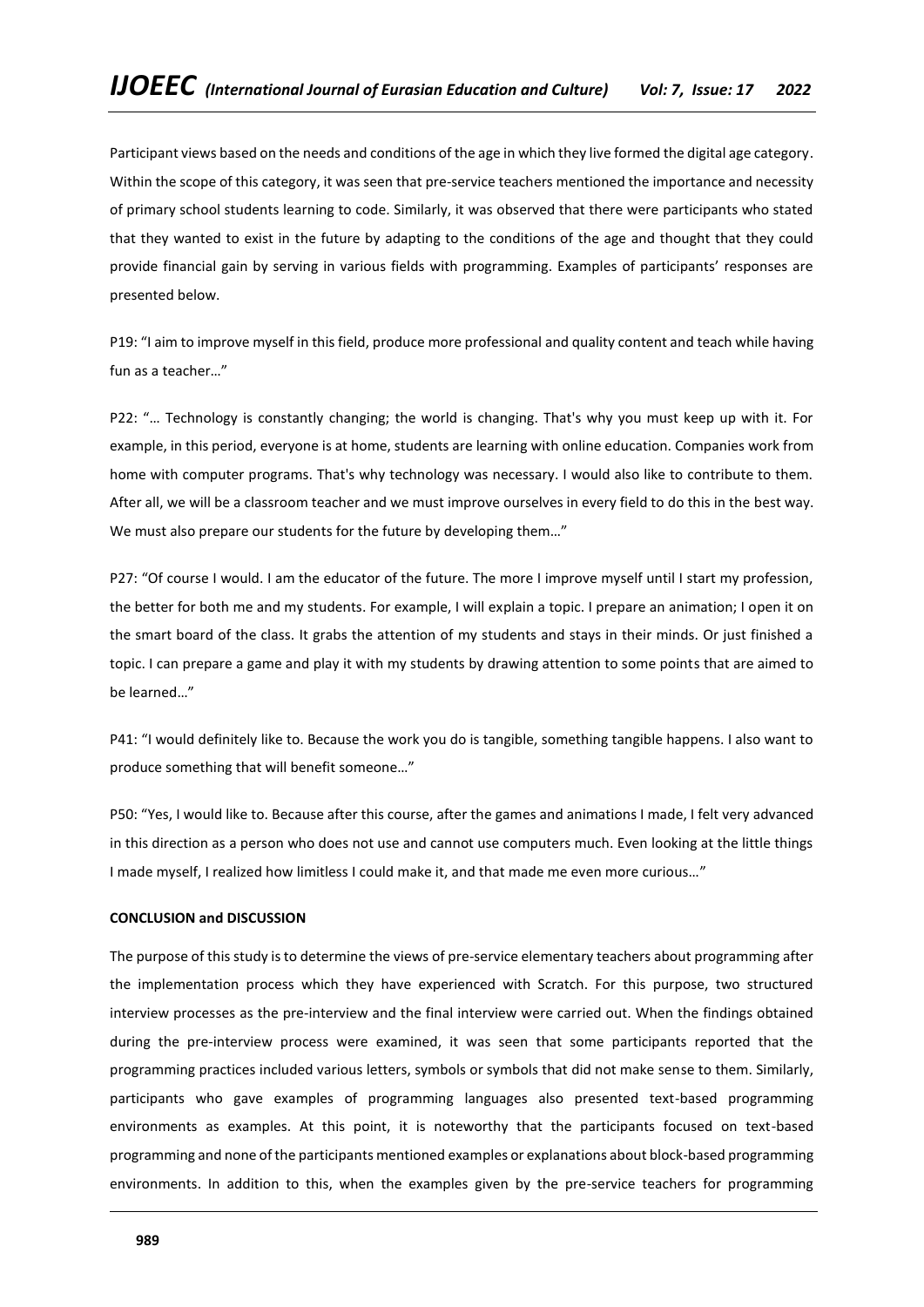environments were examined, the examples of Bitdegree, Codecademy, Coursera, edX, Khan Academy, Treehouse and Udemy were found remarkable. As a matter of fact, the examples in question are not described as programming languages. For example, Bitdegree is a platform that offers online courses, and it shares lecture videos on various subjects for a fee within the section called "coding and programming". Codecademy, an online training platform, provides training on programming languages such as Python and Java, and markup languages such as HTML. Similarly, Coursera, edX, Khan Academy, Treehouse, and Udemy are platforms that offer training in a wide variety of topics and fields. However, there is no programming language called C+. In addition, an event platform called Hour of Code is in active service, although there is no program called Code Hour. It was also seen that most of the participants did not have any experience with programming. However, it was remarkable that most of the participants who stated that they had experience did not remember details such as the name or use of the programming environment. It is thought that the effect of long-term experience on active technology use may be among the reasons for this situation.

When the findings obtained in the post-interview process are examined, it is a remarkable finding that the participants stated that they found the programming process with Scratch difficult at the beginning of the implementation process but realized that they were wrong with the progress of the process and increasing sample practices, and that they saw that Scratch offers an easy use for programming. While explaining the reasons for this situation, pre-service teachers mentioned the importance of practicing and that they started to gain familiarity by getting to know the programming language in this process. In this context, it can be stated that long-term first-hand experience has a positive effect on programming processes. As a matter of fact, preservice teachers realized that the programming process, which they perceived as difficult or complex at the beginning of the implementation process, could be done easily. However, when the pre-service teachers' likes and dislikes about programming practices were examined, it was seen that most of the participants got rid of their prejudices and uneasiness towards programming and stated that they liked programming very much. However, only three participants stated that they did not like programming. At this point, it was remarkable that the participants, other than one participant, found programming fun and emphasized that they were aware of the importance of programming. As a matter of fact, at the end of the implementation process, it was determined that all participants, except one, developed a positive tendency and perception towards programming. This result is similar to the relevant literature. For example, in the study conducted by Fesakis and Serafeim (2009) with 35 university students, Scratch was introduced, and the participants developed their own designs. In the results of the research, it was stated that there was a positive effect on the views of future teachers about programming through Scratch. It is thought that this result obtained in this study is influenced by the features of Scratch to be described as user-friendly and the disappearance of prejudices towards programming through these features. In addition, all of the participants who stated that they did not like programming stated that these technologies should be integrated into education. At this point, one participant who stated that he liked coding stated that these implementations were advanced and explained that programming should not be used in educational processes.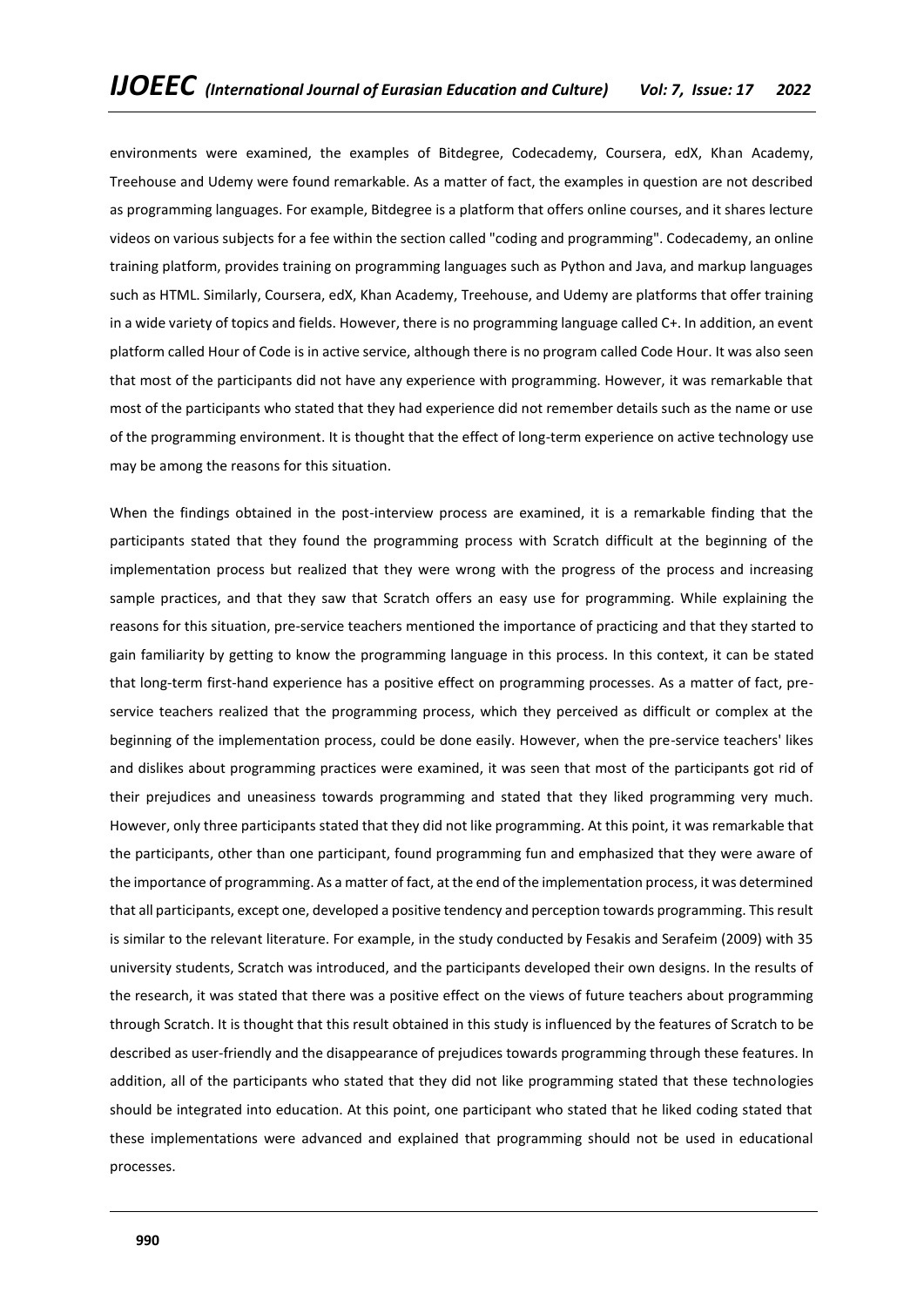According to the results of this research, the participants mostly started to show a positive tendency towards programming. In addition, most pre-service teachers reported their desire to improve themselves in this field and that they plan to use programming technologies in their future professional lives. It is thought that the fact that Scratch is based on block-based programming features is effective on this situation. Indeed, programming is intended to be attractive and accessible to children and non-majors through programming environments such as Scratch, which are proposed to support the development of skills in using programming languages (Fesakis & Serafeim, 2009). In addition to this, it can be stated that it is important to use block-based programming environments such as Scratch in teacher education so that children can enter programming at an early age. In this context, it should be underlined that visual programming languages not only allow programming to be more accessible to early age individuals, but also offer more opportunities for innovation and discovery (Alturayeif, Alturaief & Alhathloul, 2020). As a matter of fact, Scratch's features such as intuitive, motivating, and ideal for collaboration make this programming environment outstanding (Olabe, Olabe, Basogain & Castaño, 2011).

#### **ETHICAL TEXT**

In this article, journal writing rules, publishing principles, research and publishing ethics rules, journal ethics rules are followed. The author is responsible for all kinds of violations related to the article. Ethics committee approval was obtained for this study from Ordu University Social and Human Sciences Ethics Committee with the decision numbered 2021-128.

**Author(s) Contribution Rate:** The author's contribution to this article is 100%.

# **REFERENCES**

- Alturayeif, N., Alturaief, N., & Alhathloul, Z. (2020). DeepScratch: Scratch programming language extension for deep learning education. *(IJACSA) International Journal of Advanced Computer Science and Applications, 11*(7), 642-650.
- Ashrafzadeh, A., & Sayadian, S. (2015). University instructors' concerns and perceptions of technology integration. *Computers in Human Behavior, 49*, 62-73. https://doi.org/10.1016/j.chb.2015.01.071
- Attard, L., & Busuttil, L. (2020). Teacher perspectives on introducing programming constructs through coding mobile-based games to secondary school students*. Informatics in Education, 19*(4), 543-568. <http://doi.org/10.15388/infedu.2020.24>
- Başarmak, U., & Hamutoğlu, N. B. (2019). Ortaokul öğrencilerinin "KOD Adı 2023" projesi eğitimine yönelik görüşleri. *Gazi Eğitim Bilimleri Dergisi, 5*, 55-66. http://doi.org/10.30855/gjes.2019.os.01.004
- Bers, M. U. (2018). Coding and computational thinking in early childhood: The impact of ScratchJr in Europe. *European Journal of STEM Education, 3*(3), 08. https://doi.org/10.20897/ejsteme/3868
- Chang, C. K. (2016, July 10-14). *Using Computational thinking patterns to scaffold program design in introductory programming course* [Paper presentation]. 2016 5th IIAI International Congress on Advanced Applied Informatics (IIAI-AAI). Kumamoto, Japan. IEEE. http://doi.org/10.1109/IIAI-AAI.2016.27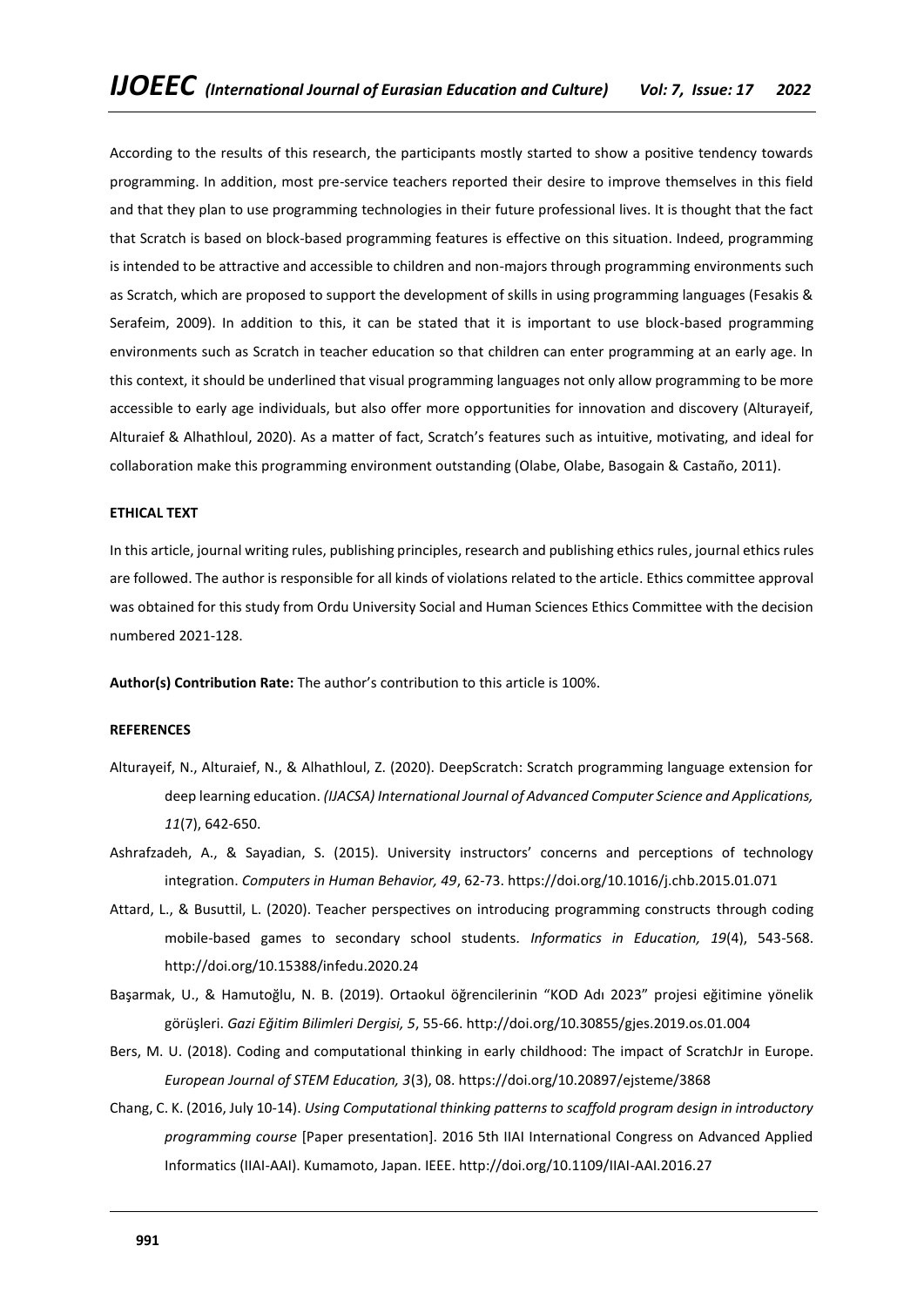Cohen, L., Manion, L., & Morrison, K. (2007). *Research methods in education*. Routledge.

- Council of Higher Education. (2018). *Sınıf öğretmenliği lisans programı*. https://www.yok.gov.tr/Documents/Kurumsal/egitim\_ogretim\_dairesi/Yeni-Ogretmen-Yetistirme-Lisans-Programlari/Sinif\_Ogretmenligi\_Lisans\_Programi09042019.pdf
- Dolenc, K., & Aberšek, B. (2015). TECH8 intelligent and adaptive e-learning system: Integration into technology and science classrooms in lower secondary schools. *Computers & Education, 82*, 354-365. https://doi.org/10.1016/j.compedu.2014.12.010
- Fessakis, G., Gouli, E., & Mavroudi, E. (2013). Problem solving by 5–6 years old kindergarten children in a computer programming environment: A case study. *Computers & Education, 63*, 87-97. https://doi.org/10.1016/j.compedu.2012.11.016
- Fesakis, G., & Serafeim, K. (2009). Influence of the familiarization with "Scratch" on future teachers' opinions and attitudes about programming and ICT in education. *ACM SIGCSE Bulletin, 41*(3), 258-262. https://doi.org/10.1145/1595496.1562957
- Göncü, A., Çetin, İ., & Şendurur, P. (2020). Information Technology and Software Course Teachers' Opinions on Computing Education *Mersin University Journal of the Faculty of Education, 16*(2), 301-321. http://doi.org/10.17860/mersinefd.665725
- Grover, S., & Basu, S. (2017, March 3-5). *Measuring student learning in introductory block-based programming: Examining misconceptions of loops, variables, and boolean logic* [Paper presentation]. 2017 ACM SIGCSE Technical Symposium on Computer Science Education. Washington, USA. https://doi.org/10.1145/3017680.3017723
- Guba, E. G. (1981). Criteria for assessing the trustworthiness of naturalistic inquiries. *ECTJ, 29*(2), 75-91. https://doi.org/10.1007/BF02766777
- Hainey, T., Baxter, G., & Ford, A. (2020). An evaluation of the introduction of games-based construction learning in upper primary education using a developed game codification scheme for scratch. *Journal of Applied Research in Higher Education, 12*(3), 377-402[. https://doi.org/10.1108/JARHE-02-2018-0031](https://doi.org/10.1108/JARHE-02-2018-0031)
- Lindberg, R. S., Laine, T. H., & Haaranen, L. (2019). Gamifying programming education in K‐12: A review of programming curricula in seven countries and programming games. *British Journal of Educational Technology, 50*(4), 1979-1995. http://doi.org/10.1111/bjet.12685
- Maloney, J., Resnick, M., Rusk, N., Silverman, B., & Eastmond, E. (2010). The scratch programming language and environment. *ACM Transactions on Computing Education (TOCE), 10*(4), 1-15. https://doi.org/10.1145/1868358.1868363

MIT Media Lab. (2021). *Scratch*. [http://scratch.mit.edu](http://scratch.mit.edu/)

- Miles, M. B., & Huberman, A. M. (1984). Drawing valid meaning from qualitative data: Toward a shared craft. *Educational Researcher, 13*(5), 20-30. https://doi.org/10.3102/0013189X013005020
- Mladenović, M., Boljat, I., & Žanko, Ž. (2018). Comparing loops misconceptions in block-based and text-based programming languages at the K-12 level. *Education and Information Technologies, 23*(4), 1483-1500. https://doi.org/10.1007/s10639-017-9673-3